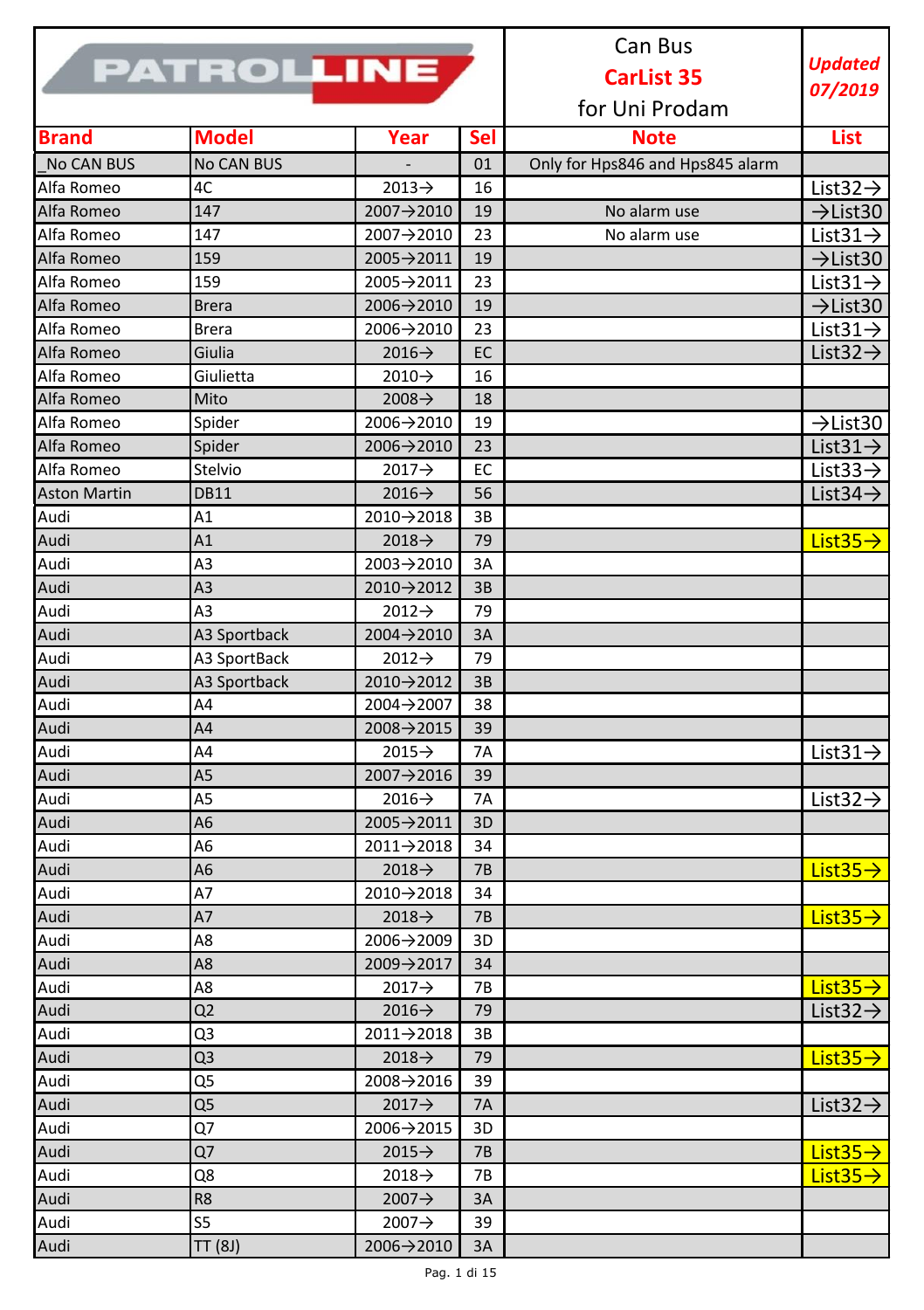| Audi       | TT (8N)              | 2010→2015          | 3B             |                   |                                  |
|------------|----------------------|--------------------|----------------|-------------------|----------------------------------|
| Audi       | TT (8S)              | $2015 \rightarrow$ | 79             |                   | List $30 \rightarrow$            |
| <b>BMW</b> | 1 Series E81         | 2004→2011          | 70             | IK Version: 20    |                                  |
| BMW        | 1 Series E87         | 2004→2011          | 70             | IK Version: 20    |                                  |
| <b>BMW</b> | 1 Series F20         | 2011→2014          | 74             |                   |                                  |
| <b>BMW</b> | 1 Series F20         | $2014 \rightarrow$ | 75             |                   | List $32 \rightarrow$            |
| <b>BMW</b> | 2 Series F22 F45     | $2014 \rightarrow$ | 75             |                   | List <sub>29</sub> $\rightarrow$ |
| <b>BMW</b> | 3 Series E90         | 2004→2011          | 70             | IK Version: 20    |                                  |
| BMW        | 3 Series F30         | 2011→2014          | 73             |                   |                                  |
| <b>BMW</b> | 3 Serie F30          | 2014→2018          | 75             |                   | List29 $\rightarrow$             |
| <b>BMW</b> | 3 Serie G20          | $2018 \rightarrow$ | 75             |                   | List $35 \rightarrow$            |
| <b>BMW</b> | 4 Series F32/F36     | $2014 \rightarrow$ | 75             |                   | List $29 \rightarrow$            |
| <b>BMW</b> | 5 Series E60         | 2003→2010          | 70             | IK Version: 20    |                                  |
| <b>BMW</b> | 5 Series F10         | 2010→2016          | 71             | IK Version: 72    |                                  |
| <b>BMW</b> | 5 Series G30         | $2017 \rightarrow$ | 75             |                   | List $32 \rightarrow$            |
| <b>BMW</b> | 6 Series F06         | $2011 \rightarrow$ | 71             | IK Version: 72    |                                  |
| <b>BMW</b> | 6 Series F12         | $2011 \rightarrow$ | 74             |                   |                                  |
| BMW        | 7 Series F01         | 2009→2015          | 74             |                   | List $29 \rightarrow$            |
| <b>BMW</b> | 7 Series G11         | $2015 \rightarrow$ | 75             |                   | List $31 \rightarrow$            |
| <b>BMW</b> | X1 Series E84        | 2010→2015          | 70             | IK Version: 20    |                                  |
| <b>BMW</b> | X1 Series F48        | $2015 \rightarrow$ | 75             |                   | List $30 \rightarrow$            |
| <b>BMW</b> | X2 Series F39        | $2017 \rightarrow$ | 75             |                   | List $34 \rightarrow$            |
| BMW        | X3 Series F25        | 2010→2017          | 71             | IK Version: 72    |                                  |
| <b>BMW</b> | X3 Series G01        | $2017 \rightarrow$ | 75             |                   | List $34 \rightarrow$            |
| <b>BMW</b> | X4 Series F26        | $2014 \rightarrow$ | 75             |                   | List $29 \rightarrow$            |
| <b>BMW</b> | X5 Series E70        | 2007→2013          | 70             | IK Version: 20    |                                  |
| BMW        | X5 Series F15        | 2013→2018          | 75             |                   | List $29 \rightarrow$            |
| <b>BMW</b> | X5 Series G05        | $2018 \rightarrow$ | 75             |                   | List $35 \rightarrow$            |
| <b>BMW</b> | X6 Series E71        | 2008→2014          | 70             | IK Version: 20    |                                  |
| <b>BMW</b> | X6 Series F16        | $2014 \rightarrow$ | 75             |                   | List29 $\rightarrow$             |
| BMW        | Z4                   | $2010 \rightarrow$ | 70             |                   |                                  |
| Chevrolet  | Aveo                 | $2011 \rightarrow$ | 32             |                   |                                  |
| Chevrolet  | Captiva              | 2006→2011          | 48             | IK from list 30   | List 30 $\rightarrow$            |
| Chevrolet  | Captiva              | $2011 \rightarrow$ | 48             | IK from list 30   | List $30 \rightarrow$            |
| Chevrolet  | Colorado             | $2012 \rightarrow$ | 32             |                   | List $34 \rightarrow$            |
| Chevrolet  | Cruze                | 2009→2016          | 32             |                   |                                  |
| Chevrolet  | Cruze                | $2016 \rightarrow$ | F <sub>9</sub> |                   | List $31 \rightarrow$            |
| Chevrolet  | Equinox              | $2018 \rightarrow$ | FA             |                   | List $34 \rightarrow$            |
| Chevrolet  | Malibù               | $2012 \rightarrow$ | F7             |                   | List $29 \rightarrow$            |
| Chevrolet  | Orlando              | $2010 \rightarrow$ | 32             |                   |                                  |
| Chevrolet  | Sonic                | $2011 \rightarrow$ | 32             |                   | List $32 \rightarrow$            |
| Chevrolet  | <b>Tracker</b>       | 2014→2017          | F7             |                   | List $32 \rightarrow$            |
| Chevrolet  | Tracker              | 2017→              | F9             |                   | List $31 \rightarrow$            |
| Chevrolet  | Traverse             | 2012→2017          | 48             |                   | $List35\rightarrow$              |
| Chevrolet  | Traverse             | 2018→              | FA             |                   | List 34 $\rightarrow$            |
| Chevrolet  | Trax                 | 2013→2017          | 32             |                   |                                  |
| Chevrolet  | Volt                 | $2011 \rightarrow$ | 32             |                   | List29 $\rightarrow$             |
| Chrysler   | 300C                 | 2005→2010          | E <sub>0</sub> |                   |                                  |
| Chrysler   | <b>Grand Voyager</b> | 2008→2011          | E <sub>2</sub> |                   |                                  |
| Citroen    | Berlingo             | 2008→2018          | 29             | Siren version: 2A |                                  |
| Citroen    | Berlingo             | $2018 \rightarrow$ | C5             | IK only           | $List35\rightarrow$              |
| Citroen    | <b>Berlingo Van</b>  | $2018 \rightarrow$ | C <sub>5</sub> | IK only           | List $35\rightarrow$             |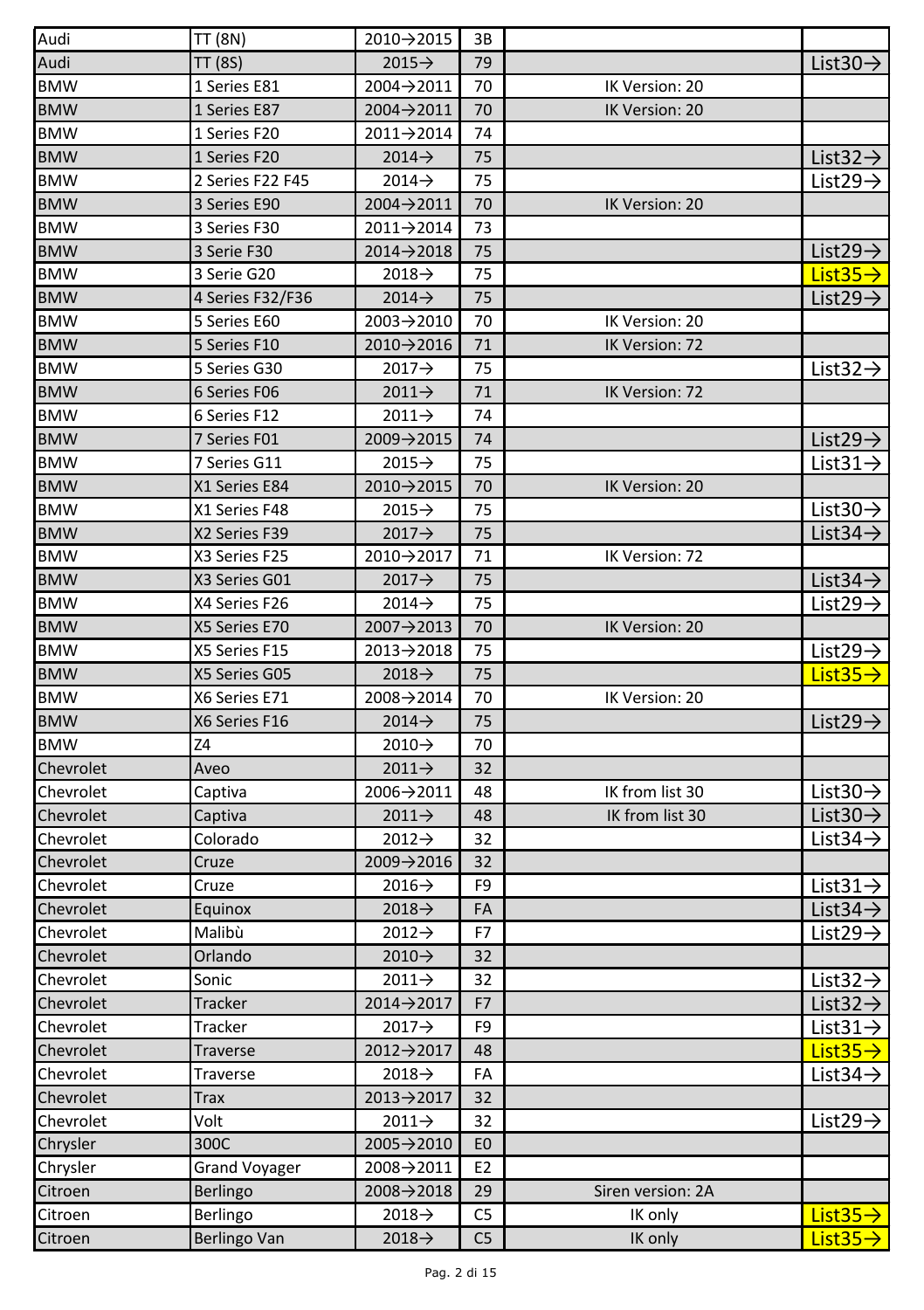| Citroen             | C <sub>2</sub>         | 2005→2010               | 29             | Siren version: 2A                   |                       |
|---------------------|------------------------|-------------------------|----------------|-------------------------------------|-----------------------|
| Citroen             | C <sub>3</sub>         | 2005→2010               | 29             | Siren version 2A                    |                       |
| Citroen             | C3                     | 2010→2016               | 29             | Siren version 2A                    |                       |
| Citroen             | C <sub>3</sub>         | $2017 \rightarrow$      | C <sub>2</sub> | Siren version C3                    | List $34 \rightarrow$ |
| Citroen             | C3 Aircross            | $2017 \rightarrow$      | C <sub>4</sub> |                                     | List $35 \rightarrow$ |
| Citroen             | C <sub>3</sub> Picasso | 2009→2017               | 29             | Siren version 2A                    | List $29 \rightarrow$ |
| Citroen             | C <sub>4</sub>         | 2005→2010               | 29             | Siren version 2A                    |                       |
| Citroen             | C <sub>4</sub>         | 2010→2018               | C <sub>2</sub> | Siren version C3                    |                       |
| Citroen             | C4 Aircross            | 2012→2017               | 27             |                                     |                       |
| Citroen             | C4 Cactus              | $2014 \rightarrow$      | C <sub>2</sub> | Siren version C3                    | List29 $\rightarrow$  |
| Citroen             | C4 Picasso             | 2007→2012               | 29             | Siren version 2A                    |                       |
| Citroen             | C4 Picasso             | $2012 \rightarrow$      | C <sub>2</sub> | Siren version C3 - IK version 2D/2E | List $31 \rightarrow$ |
| Citroen             | C5                     | $2004 \rightarrow 2008$ | 29             | Siren version 2A                    |                       |
| Citroen             | C <sub>5</sub>         | 2008→2017               | 29             | Siren version 2A                    |                       |
| Citroen             | <b>C5 Aircross</b>     | $2018 \rightarrow$      | C <sub>4</sub> | IK version C5                       | List $35 \rightarrow$ |
| Citroen             | C8                     | 2006→2018               | 29             | Siren version 2A                    |                       |
| Citroen             | C-Crosser              | 2008→2012               | 27             |                                     |                       |
| Citroen             | Elysee                 | $2013 \rightarrow$      | C <sub>2</sub> | Siren version C3                    |                       |
| Citroen             | Jumper                 | 2006→2011               | 21             |                                     |                       |
| Citroen             | Jumper                 | 2011→2014               | 17             |                                     | List $29 \rightarrow$ |
| Citroen             | Jumper                 | $2014 \rightarrow$      | 17             |                                     | List $29 \rightarrow$ |
| Citroen             | Jumpy                  | 2006→2016               | 29             | Siren version 2A                    |                       |
| Citroen             | Jumpy                  | $2016 \rightarrow$      | C <sub>2</sub> | Siren version C3                    | List $33 \rightarrow$ |
| Citroen             | Nemo                   | $2008 \rightarrow$      | 18             |                                     |                       |
| Citroen             | Space Tourer           | $2016 \rightarrow$      | C <sub>2</sub> | Siren version C3                    | List $33 \rightarrow$ |
| Citroen PROG        | Berlingo               | 2008→2018               | 26             | Siren version: 28                   |                       |
| Citroen PROG        | C2                     | 2005→2010               | 26             | Siren version: 28                   |                       |
| Citroen PROG        | C <sub>3</sub>         | 2005→2010               | 26             | Siren version: 28                   |                       |
| Citroen PROG        | C <sub>3</sub>         | $2010 \rightarrow$      | 26             | Siren version: 28                   |                       |
| <b>Citroen PROG</b> | C3 Picasso             | 2009→2017               | 26             | Siren version: 28                   | List $29 \rightarrow$ |
| <b>Citroen PROG</b> | C4                     | 2005→2010               | 26             | Siren version: 28                   |                       |
| <b>Citroen PROG</b> | C <sub>4</sub>         | 2010→2018               | 2B             | Siren version: 2C                   |                       |
| <b>Citroen PROG</b> | C4 Picasso             | 2007→2012               | 26             | Siren version: 28                   |                       |
| <b>Citroen PROG</b> | C <sub>5</sub>         | 2004→2008               | 26             | Siren version: 28                   |                       |
| <b>Citroen PROG</b> | C5                     | 2008→2017               | 26             | Siren version: 28                   |                       |
| <b>Citroen PROG</b> | C <sub>8</sub>         | 2006→2018               | 26             | Siren version: 28                   |                       |
| <b>Citroen PROG</b> | Jumpy                  | 2006→2016               | 26             | Siren version: 28                   |                       |
| Dacia               | <b>Dokker</b>          | $2012 \rightarrow$      | 9C             |                                     | List29 $\rightarrow$  |
| Dacia               | Duster                 | 2014→2017               | 9F             |                                     | List $30 \rightarrow$ |
| Dacia               | Duster                 | $2017 \rightarrow$      | 9F             |                                     | $List35\rightarrow$   |
| Dacia               | Lodgy                  | $2012 \rightarrow$      | 9C             |                                     | List $29 \rightarrow$ |
| Dacia               | Logan II               | $2012 \rightarrow$      | 9C             |                                     | List $29 \rightarrow$ |
| Dacia               | Logan MCV II           | $2013 \rightarrow$      | 9C             |                                     | List29 $\rightarrow$  |
| Dacia               | Sandero II             | 2012→                   | 9C             |                                     | List $29 \rightarrow$ |
| Dodge               | Caliber                | 2006→2011               | E0             |                                     |                       |
| Dodge               | Journey                | 2008→2011               | E <sub>2</sub> |                                     |                       |
| Dodge               | Nitro                  | 2007→2011               | E <sub>2</sub> |                                     |                       |
| Dodge               | Ram                    | 2008→2013               | E <sub>0</sub> |                                     |                       |
| Dodge               | Ram                    | $2013 \rightarrow$      | E5             |                                     | List $32 \rightarrow$ |
| <b>DS</b>           | DS3                    | 2010→2017               | 29             | Siren version 2A                    |                       |
| <b>DS</b>           | DS4                    | 2011→2018               | C <sub>2</sub> | Siren version C3                    |                       |
| <b>DS</b>           | DS5                    | 2011→2018               | C <sub>2</sub> | Siren version C3                    | List $29 \rightarrow$ |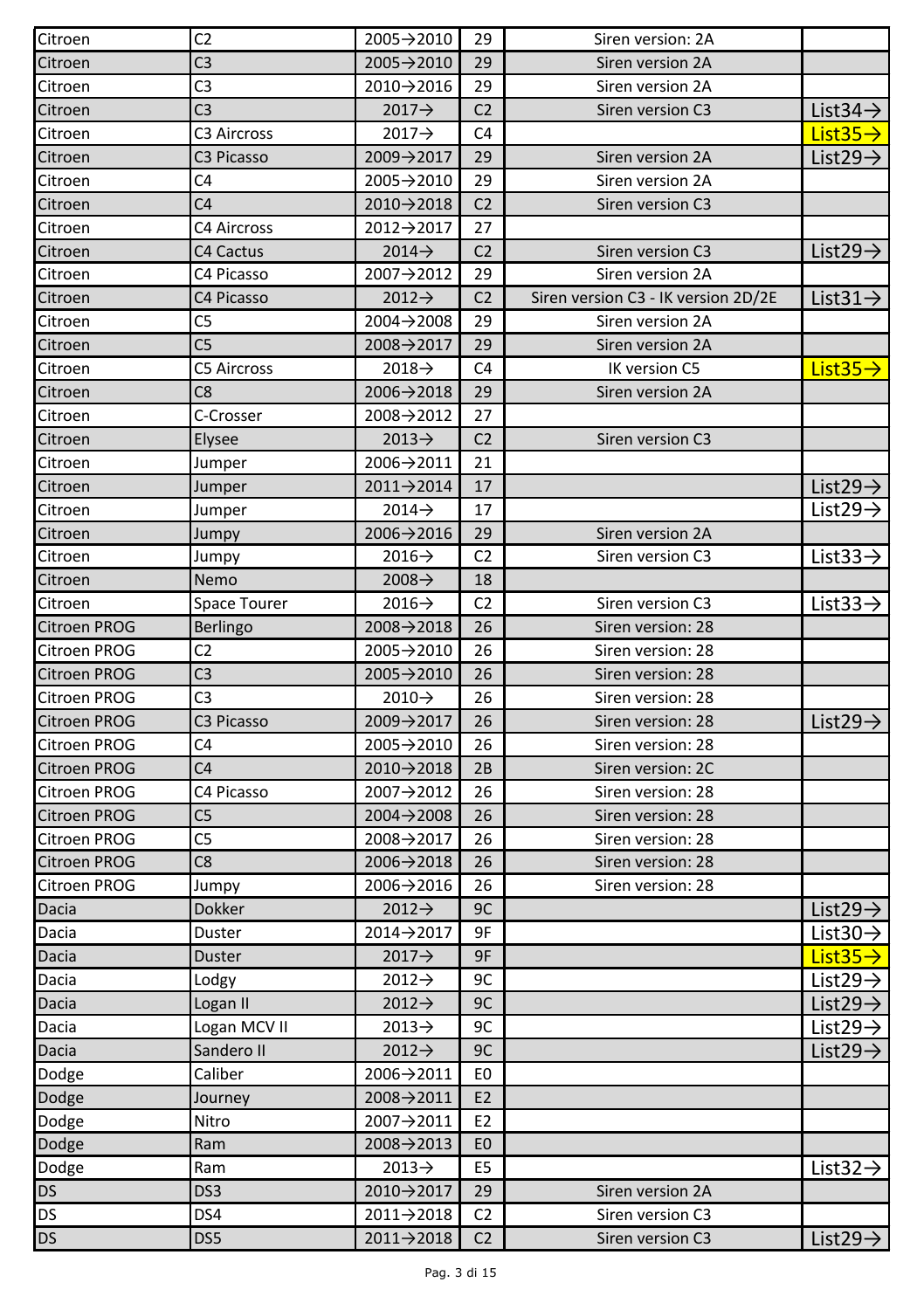| <b>DS</b>        | DS7 Crossback       | 2018                    | C4             |                                | List $35 \rightarrow$ |
|------------------|---------------------|-------------------------|----------------|--------------------------------|-----------------------|
| <b>DS PROG</b>   | DS <sub>3</sub>     | 2010→2017               | 26             | Siren version: 28              |                       |
| <b>DS PROG</b>   | DS4                 | 2011→2018               | 2B             | Siren version: 2C              |                       |
| <b>DS PROG</b>   | DS5                 | $2011 \rightarrow 2018$ | 2B             | Siren version: 2C              | List $29 \rightarrow$ |
| Ferrari          | 599                 | 2006→2012               | 18             |                                | List $30 \rightarrow$ |
| Ferrari          | F12 Berlinetta      | 2012-2016               | 23             |                                | List $33 \rightarrow$ |
| Ferrari          | Scaglietti 612      | 2004→2010               | 22             |                                | $\rightarrow$ List30  |
| Ferrari          | Scaglietti 612      | 2004→2010               | 23             |                                | List $31 \rightarrow$ |
| Fiat             | 124 Spider          | $2016 \rightarrow$      | 84             |                                | List $33 \rightarrow$ |
| Fiat             | 500                 | $2007 \rightarrow$      | 18             |                                |                       |
| Fiat             | 500L                | $2013 \rightarrow$      | 16             |                                |                       |
| Fiat             | 500X                | $2015 \rightarrow$      | EC             |                                | List $30 \rightarrow$ |
| Fiat             | Bravo II            | 2007→2014               | 23             |                                |                       |
| Fiat             | Croma               | 2005→2011               | 23             |                                |                       |
| Fiat             | Doblò               | 2009→2018               | 18             |                                |                       |
| Fiat             | Doblò               | $2018 \rightarrow$      | 18             | Selection 16 with Hazard       | List $34 \rightarrow$ |
| Fiat             | Ducato              | 2006→2011               | 21             |                                |                       |
| Fiat             | Ducato              | 2011→2014               | 17             |                                |                       |
| Fiat             | Ducato              | $2014 \rightarrow$      | 17             |                                |                       |
| Fiat             | Fiorino             | $2008 \rightarrow$      | 18             |                                |                       |
| Fiat             | Freemont            | $2011 \rightarrow$      | E5             |                                |                       |
| Fiat             | Fullback nlk        | $2015 \rightarrow$      | CD             | IK Version: CC                 | List $33 \rightarrow$ |
| Fiat             | Grande Punto        | 2005→2009               | 18             |                                |                       |
| Fiat             | <b>Grande Punto</b> | $2009 \rightarrow$      | 18             |                                |                       |
| Fiat             | Idea                | 2003→2008               | 22             |                                | $\rightarrow$ List30  |
| Fiat             | Idea                | $2003 \rightarrow 2008$ | 23             |                                | List $31 \rightarrow$ |
| Fiat             | Idea                | 2008→2012               | 23             |                                |                       |
| Fiat             | Linea               | $2007 \rightarrow$      | 23             |                                |                       |
| Fiat             | Panda               | 2003→2011               | 23             |                                |                       |
| Fiat             | Panda               | $2011 \rightarrow$      | 18             |                                |                       |
| Fiat             | Punto               | $2011 \rightarrow$      | 18             |                                | List 29 $\rightarrow$ |
| Fiat             | Punto Evo           | 2009→2011               | 18             |                                |                       |
| Fiat             | Qubo                | $2008 \rightarrow$      | 18             |                                |                       |
| Fiat             | Scudo               | 2007→2015               | 29             | Siren version: 2A              |                       |
| Fiat             | Sedici              | $2006 \rightarrow$      | A0             | No alarm use                   |                       |
| Fiat             | Sedici IK           | 2006→2014               | A0             |                                |                       |
| Fiat             | Stilo               | 2001→2006               | 22             |                                | $\rightarrow$ List30  |
| Fiat             | Stilo               | 2001→2006               | 23             |                                | List $31 \rightarrow$ |
| Fiat             | Stilo               | 2006→2012               | 23             |                                |                       |
| Fiat             | Tipo                | $2015 \rightarrow$      | E <sub>9</sub> |                                | List $31 \rightarrow$ |
| Fiat             | Talento             | $2016 \rightarrow$      | 9C             |                                | List $32 \rightarrow$ |
| <b>Fiat PROG</b> | Scudo               | 2007→2015               | 26             | Siren version: 28              |                       |
| Ford             | B-Max               | $2012 \rightarrow$      | 13             | IK Version: AC                 |                       |
| Ford             | C-Max               | 2010→                   | 15             | Selection removed from list 30 | $\rightarrow$ List29  |
| Ford             | C-Max               | 2010→                   | 14             | IK e non IK Version            | List $30 \rightarrow$ |
| Ford             | Ecosport            | 2012→2016               | A7             | IK Version: AC                 | List29 $\rightarrow$  |
| Ford             | Ecosport            | 2017→2018               | 0F             |                                | List $31 \rightarrow$ |
| Ford             | Ecosport            | $2018 \rightarrow$      | A <sub>5</sub> |                                | $List35\rightarrow$   |
| Ford             | Ecosport_OBD        | $2018 \rightarrow$      | A9             |                                | $List35\rightarrow$   |
| Ford             | Edge                | 2016→                   | A <sub>5</sub> |                                | List $33 \rightarrow$ |
| Ford             | Edge OBD            | $2016 \rightarrow$      | A9             |                                | List $33 \rightarrow$ |
| Ford             | Explorer            | $2011 \rightarrow$      | AF             |                                |                       |
|                  |                     |                         |                |                                |                       |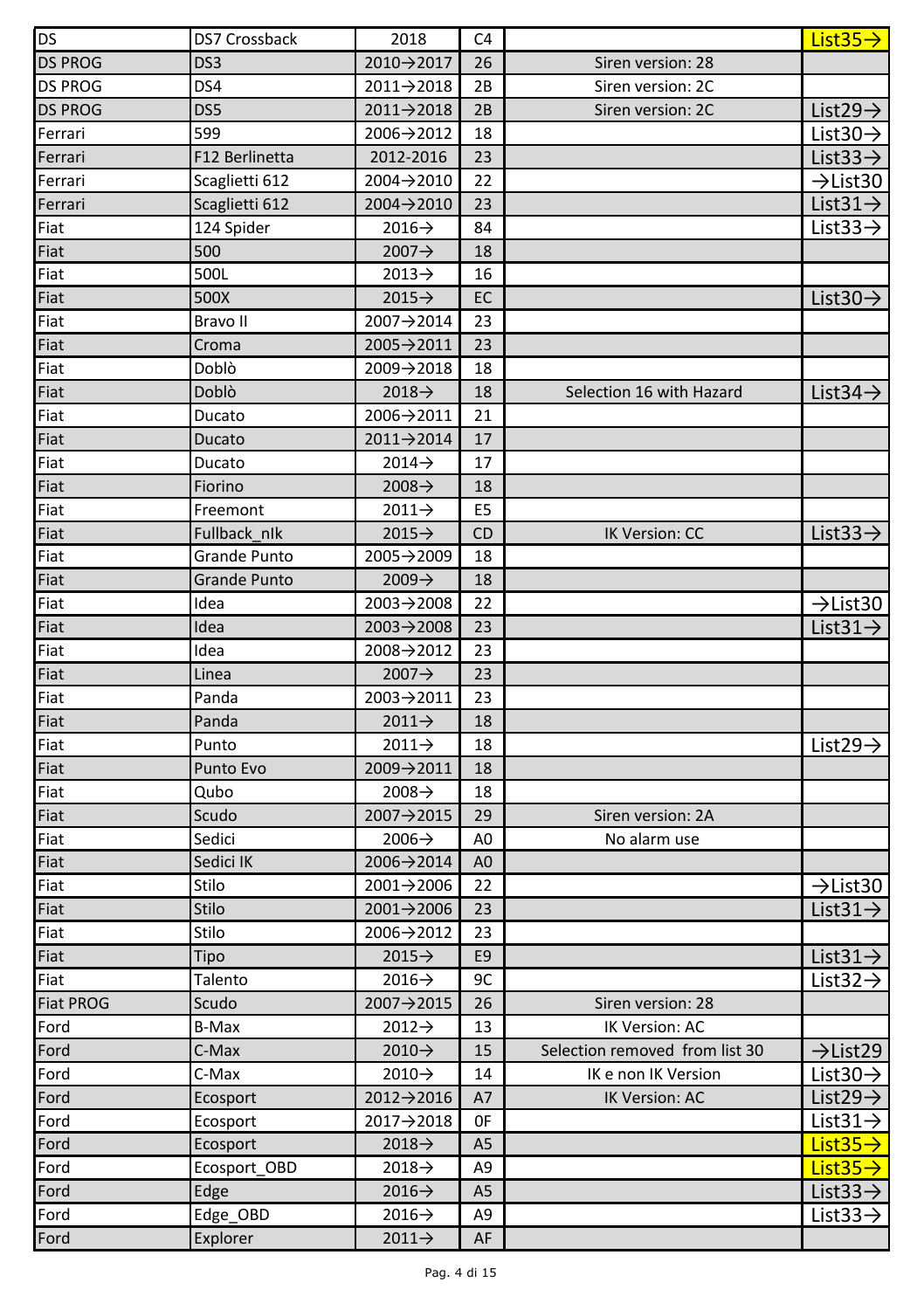| Ford  | Fiesta (Base vs.)      | 2013→2017               | 0F             |                                | List $31 \rightarrow$ |
|-------|------------------------|-------------------------|----------------|--------------------------------|-----------------------|
| Ford  | Fiesta                 | 2006→2008               | 12             |                                |                       |
| Ford  | Fiesta                 | 2008→2013               | 13             | IK Version: AC                 |                       |
| Ford  | Fiesta                 | 2013→2017               | 13             | IK Version: AC                 | List $30 \rightarrow$ |
| Ford  | Fiesta                 | $2017 \rightarrow$      | A5             |                                | List $33 \rightarrow$ |
| Ford  | Fiesta OBD             | $2017 \rightarrow$      | A <sub>9</sub> |                                | List $33 \rightarrow$ |
| Ford  | Focus                  | 2005→2011               | 11             |                                |                       |
| Ford  | Focus                  | 2011→2018               | 15             | Selection removed from list 30 | $\rightarrow$ List29  |
| Ford  | Focus                  | 2011→2018               | 14             | IK e non IK Version            | List $30 \rightarrow$ |
| Ford  | Focus                  | $2018 \rightarrow$      | A <sub>5</sub> |                                | List $35 \rightarrow$ |
| Ford  | Focus OBD              | $2018 \rightarrow$      | A9             |                                | List $35 \rightarrow$ |
| Ford  | Focus C-Max            | 2003→2010               | 11             |                                |                       |
| Ford  | <b>Focus Ambiente</b>  | 2011→2018               | A9             | Selection removed from list 30 | $\rightarrow$ List29  |
| Ford  | <b>Focus Ambiente</b>  | $2011 \rightarrow$      | 14             | IK e non IK Version            | List $30 \rightarrow$ |
| Ford  | Fusion                 | 2006→2012               | 12             |                                |                       |
| Ford  | Galaxy                 | 2010→2015               | 40             | IK Version: 1A                 |                       |
| Ford  | Galaxy                 | $2015 \rightarrow$      | A <sub>5</sub> |                                | List $32 \rightarrow$ |
| Ford  | Ka                     | 2008→2016               | 18             |                                |                       |
| Ford  | Ka+                    | $2016 \rightarrow$      | A9             |                                | List $34 \rightarrow$ |
| Ford  | Kuga                   | 2008→2012               | 11             |                                |                       |
| Ford  | Kuga                   | $2012 \rightarrow$      | 15             | Selection removed from list 30 | $\rightarrow$ List29  |
| Ford  | Kuga                   | $2012 \rightarrow$      | 14             | IK e non IK Version            | List $30 \rightarrow$ |
| Ford  | Mondeo OBD             | $2014 \rightarrow$      | A <sub>9</sub> |                                | List $32 \rightarrow$ |
| Ford  | Mondeo IK              | 2010→2013               | 1A             |                                |                       |
| Ford  | Mondeo                 | 2007→2013               | 40             |                                |                       |
| Ford  | Mondeo                 | $2014 \rightarrow$      | A <sub>5</sub> |                                | List $32 \rightarrow$ |
| Ford  | Mustang                | $2015 \rightarrow$      | AD             |                                | List $33 \rightarrow$ |
| Ford  | Ranger                 | 2011→2015               | AE             |                                |                       |
| Ford  | Ranger                 | $2015 \rightarrow$      | A5             |                                | List $32 \rightarrow$ |
| Ford  | S-Max                  | 2011→2015               | 40             | IK Version: 1A                 |                       |
| Ford  | S-Max                  | $2015 \rightarrow$      | A <sub>5</sub> |                                | List $32 \rightarrow$ |
| Ford  | <b>Tourneo Courier</b> | $2014 \rightarrow$      | 0F             | IK Version: AC                 | List $32 \rightarrow$ |
| Ford  | Tourneo Connect DL     | 2010→2014               | AA             |                                |                       |
| Ford  | Tourneo Connect        | $2014 \rightarrow$      | 14             |                                | List $31 \rightarrow$ |
| Ford  | Transit                | 2006→2014               | 02             | No alarm use                   |                       |
| Ford  | <b>Transit</b>         | 2014→2016               | A8             |                                | List $29 \rightarrow$ |
| Ford  | Transit                | $2016 \rightarrow$      | A5             |                                | List $32 \rightarrow$ |
| Ford  | Transit OBD            | $2016 \rightarrow$      | A <sub>9</sub> |                                | List $32 \rightarrow$ |
| Ford  | <b>Transit Custom</b>  | 2013→2016               | A8             |                                |                       |
| Ford  | <b>Transit Custom</b>  | $2016 \rightarrow$      | A <sub>5</sub> |                                | List $32 \rightarrow$ |
| Ford  | Transit Connect nDL    | 2010→2014               | AB             |                                |                       |
| Ford  | <b>Transit Connect</b> | 2014->2018              | A <sub>6</sub> |                                | List $30 \rightarrow$ |
| Ford  | <b>Transit Connect</b> | $2018 \rightarrow$      | A5             |                                | List 35 $\rightarrow$ |
| Ford  | Transit Connect OBD    | $2018 \rightarrow$      | A9             |                                | List $35 \rightarrow$ |
| Ford  | Transit Courier        | $2014 \rightarrow$      | 0F             | IK Version: AC                 | List $32 \rightarrow$ |
| Honda | Accord                 | $2005 \rightarrow 2008$ | 4A             |                                | List $33 \rightarrow$ |
| Honda | Accord                 | $2008 \rightarrow$      | 4C             |                                |                       |
| Honda | Accord Crosstour       | $2010 \rightarrow$      | 4C             |                                |                       |
| Honda | Civic                  | 2006→2011               | 4A             |                                |                       |
| Honda | Civic                  | 2012→2016               | 4D             | IK Version: 4D                 | List $33 \rightarrow$ |
| Honda | Civic                  | $2016 \rightarrow$      | 4E             |                                | List $33 \rightarrow$ |
| Honda | CR-V                   | 2006→2012               | 4A             |                                |                       |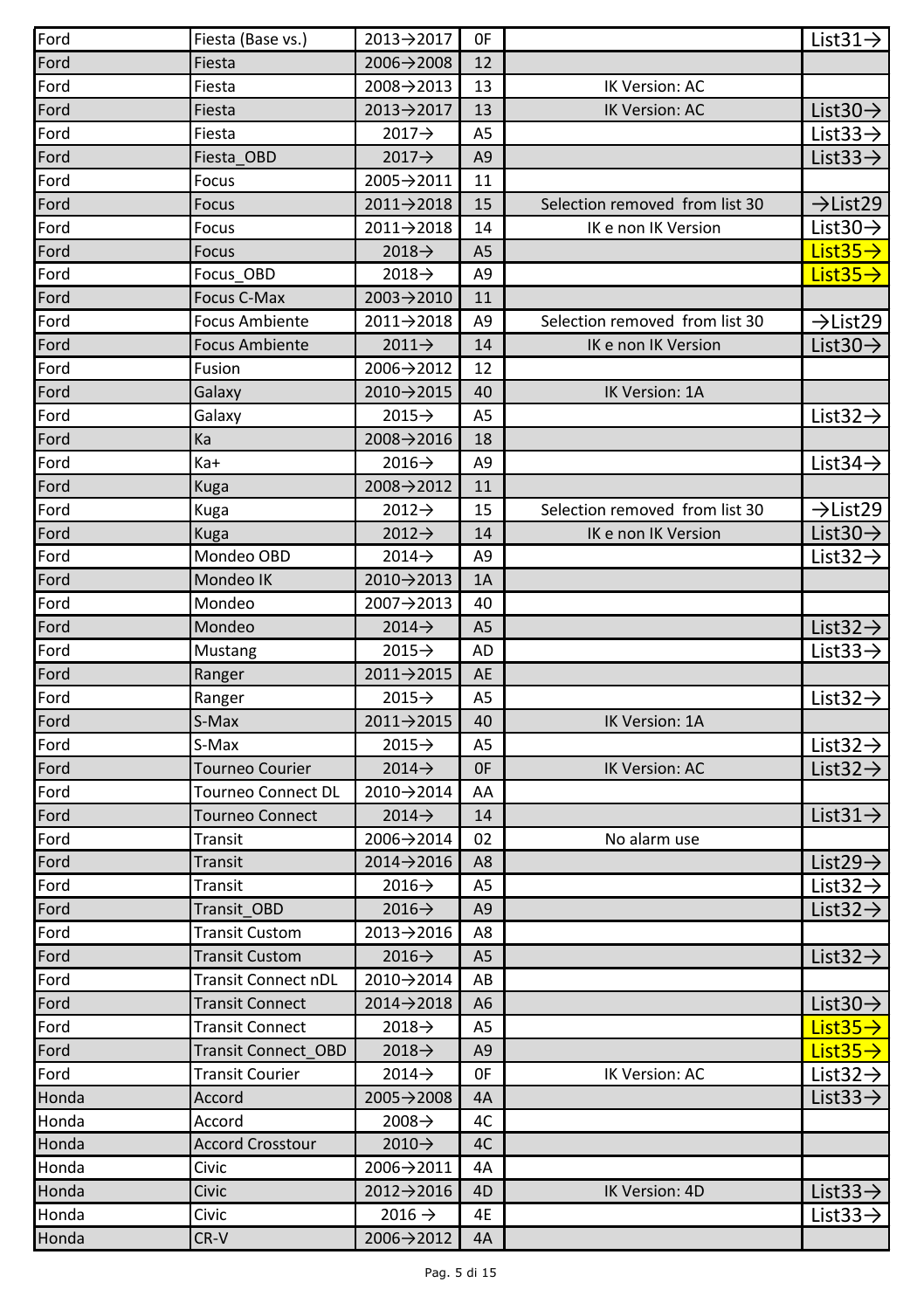| Honda    | CR-V              | 2012→2016          | 4D             | IK Version: 4D | List $33 \rightarrow$ |
|----------|-------------------|--------------------|----------------|----------------|-----------------------|
| Honda    | CR-V              | $2017 \rightarrow$ | 4E             |                | List $35 \rightarrow$ |
| Honda    | CR-Z              | $2010 \rightarrow$ | 4A             |                |                       |
| Honda    | HR-V              | $2014 \rightarrow$ | 4D             | IK Version: 4D | List $33 \rightarrow$ |
| Honda    | Insight Hybrid    | $2009 \rightarrow$ | 4A             |                |                       |
| Honda    | Jazz              | $2014 \rightarrow$ | 4D             | IK Version: 4D | List $33 \rightarrow$ |
| Honda    | Jazz              | 2009→2014          | 4A             |                |                       |
| Honda    | Pilot             | 2008→2015          | 4D             |                |                       |
| Honda    | Pilot             | $2016 \rightarrow$ | 4D             | IK Version: 4D | List $33 \rightarrow$ |
| Hyundai  | Creta             | $2015 \rightarrow$ | <b>BE</b>      |                | List $34 \rightarrow$ |
| Hyundai  | Elantra           | 2011→'15           | BC             |                |                       |
| Hyundai  | Elantra oem alarm | 2011→'15           | B <sub>8</sub> |                |                       |
| Hyundai  | Genesis coupe     | $2010 \rightarrow$ | DF             | No alarm use   |                       |
| Hyundai  | H350              | $2014 \rightarrow$ | DE             | No alarm use   | List $35 \rightarrow$ |
| Hyundai  | loniq             | $2016 \rightarrow$ | D <sub>8</sub> |                | List $35 \rightarrow$ |
| Hyundai  | Kona              | $2017 \rightarrow$ | D7             |                | List $34 \rightarrow$ |
| Hyundai  | Kona_OBD          | $2017 \rightarrow$ | BD             |                | List $34 \rightarrow$ |
| Hyundai  | i10               | $2015 \rightarrow$ | D <sub>9</sub> |                | List $35 \rightarrow$ |
| Hyundai  | i20               | $2015 \rightarrow$ | BE             |                | List $32 \rightarrow$ |
| Hyundai  | i30               | 2012→2017          | <b>BC</b>      |                |                       |
| Hyundai  | i30 OEM alarm     | 2012→2017          | B8             |                |                       |
| Hyundai  | i30               | $2017 \rightarrow$ | D7             |                | List $34 \rightarrow$ |
| Hyundai  | i30 OBD           | $2017 \rightarrow$ | BD             |                | List 34 $\rightarrow$ |
| Hyundai  | i40               | $2011 \rightarrow$ | B <sub>3</sub> |                |                       |
| Hyundai  | i40 OEM alarm     | $2011 \rightarrow$ | <b>B4</b>      |                |                       |
| Hyundai  | ix20              | 2010-2016          | <b>B7</b>      |                |                       |
| Hyundai  | ix20              | $2017 \rightarrow$ | B7             |                |                       |
| Hyundai  | ix35              | 2010→2015          | B <sub>0</sub> |                |                       |
| Hyundai  | ix35 OEM alarm    | 2010→2015          | <b>B1</b>      |                |                       |
| Hyundai  | Santafe           | 2006→2012          | DF             | No alarm use   |                       |
| Hyundai  | Santafe           | $2012 \rightarrow$ | BB             |                |                       |
| Hyundai  | Solaris           | $2011 \rightarrow$ | DF             | No alarm use   |                       |
| Hyundai  | Solaris IK        | $2011 \rightarrow$ | BA             |                |                       |
| Hyundai  | Sonata            | $2018 \rightarrow$ | D <sub>4</sub> |                | List $35 \rightarrow$ |
| Hyundai  | Tucson            | $2015 \rightarrow$ | ВD             |                | List $31 \rightarrow$ |
| Infiniti | EX (QX50)         | $2008 \rightarrow$ | 36             |                |                       |
| Infiniti | FX                | 2008→2013          | 1E             |                |                       |
| Infiniti | FX (QX70)         | $2013 \rightarrow$ | 35             |                |                       |
| Infiniti | G                 | 2006→2013          | 1 <sup>C</sup> |                |                       |
| Infiniti | M                 | 2006→2010          | 1D             |                |                       |
| Infiniti | Q30 ('15->)       | $2015 \rightarrow$ | 54             |                | List $35 \rightarrow$ |
| Infiniti | QX30 ('16->)      | $2016 \rightarrow$ | 54             |                | List $35 \rightarrow$ |
| Infiniti | Q50               | $2013 \rightarrow$ | 1C             |                |                       |
| Infiniti | QX56 (QX80)       | $2011 \rightarrow$ | 31             |                |                       |
| Iveco    | Daily             | 2006→2011          | 21             |                |                       |
| Iveco    | Daily             | 2011→2014          | 17             |                |                       |
| Iveco    | Daily             | $2014 \rightarrow$ | 17             |                |                       |
| Isuzu    | D-Max             | $2016 \rightarrow$ | 03             | No alarm use   | $List35\rightarrow$   |
| Jaguar   | E-Pace            | $2017 \rightarrow$ | 63             |                | List 34 $\rightarrow$ |
| Jaguar   | F-Type (X152)     | $2013 \rightarrow$ | 63             |                | List $31 \rightarrow$ |
| Jaguar   | F-Pace (X761)     | 2016→2017          | 63             |                | List $32 \rightarrow$ |
| Jaguar   | F-Pace (X761)     | 2017→              | 67             |                | List $35 \rightarrow$ |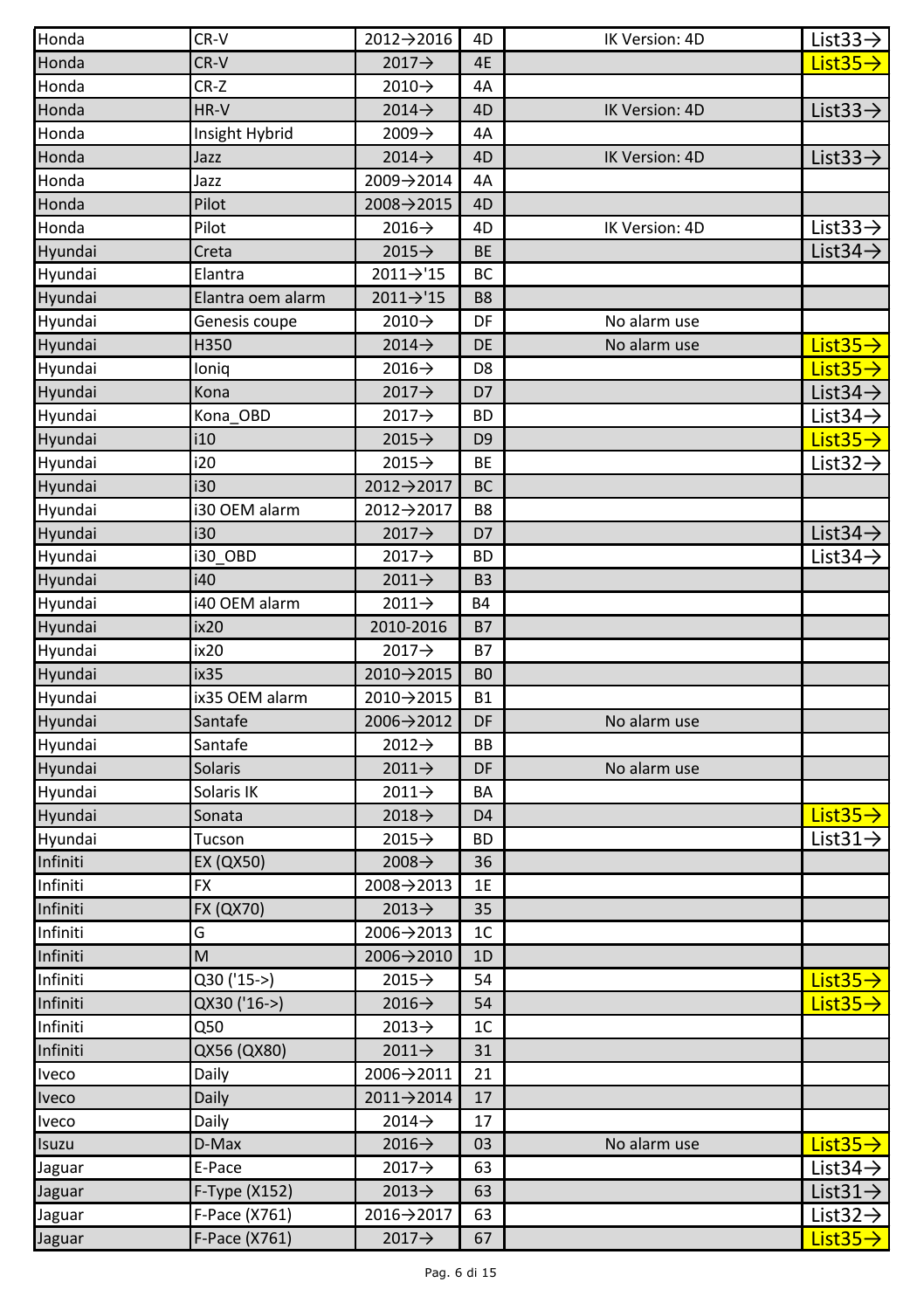| Jaguar      | XE (X760)             | 2015→2017          | 63             |              | List $33 \rightarrow$ |
|-------------|-----------------------|--------------------|----------------|--------------|-----------------------|
| Jaguar      | XE (X760)             | $2017 \rightarrow$ | 67             |              | List $33 \rightarrow$ |
| Jaguar      | XF (X250)             | 2010→2015          | 65             |              | List $33 \rightarrow$ |
| Jaguar      | XF (X260)             | $2015 \rightarrow$ | 63             |              | $List35\rightarrow$   |
| Jeep        | Cherokee              | $2014 \rightarrow$ | ED             |              | List $31 \rightarrow$ |
| Jeep        | Commander             | 2007→2010          | E <sub>0</sub> |              |                       |
| Jeep        | Compass               | 2007→2016          | E <sub>0</sub> |              |                       |
| Jeep        | Compass               | $2017 \rightarrow$ | EC             |              | List $33 \rightarrow$ |
| Jeep        | <b>Grand Cherokee</b> | 2005→2010          | E0             |              |                       |
| Jeep        | <b>Grand Cherokee</b> | 2010→2014          | <b>E4</b>      |              |                       |
| Jeep        | <b>Grand Cherokee</b> | $2014 \rightarrow$ | E <sub>5</sub> |              | List $29 \rightarrow$ |
| Jeep        | Patriot               | 2007→2017          | E <sub>0</sub> |              |                       |
| Jeep        | Renegade              | 2014→207           | EC             |              | List $30 \rightarrow$ |
| Jeep        | Renegade              | $2018 \rightarrow$ | EC             |              | List $34 \rightarrow$ |
| Jeep        | Wrangler              | $2007 \rightarrow$ | E <sub>2</sub> |              |                       |
| Kia         | Carens OBD            | $2013 \rightarrow$ | D <sub>5</sub> |              | List $31 \rightarrow$ |
| Kia         | Carens                | $2013 \rightarrow$ | <b>BF</b>      |              | List $33 \rightarrow$ |
| Kia         | Carnival              | $2006 \rightarrow$ | DF             | No alarm use |                       |
| Kia         | Cee'd                 | $2012 \rightarrow$ | B3             |              |                       |
| Kia         | Cee'd                 | $2012 \rightarrow$ | DF             | No alarm use |                       |
| Kia         | Cerato                | $2010 \rightarrow$ | DF             | No alarm use |                       |
| Kia         | <b>Magentis</b>       | $2009 \rightarrow$ | DF             | No alarm use |                       |
| Kia         | Mohave                | $2009 \rightarrow$ | DF             | No alarm use |                       |
| Kia         | Optima                | $2012 \rightarrow$ | DF             | No alarm use |                       |
| Kia         | Picanto               | 2012→2017          | BC             |              | List29 $\rightarrow$  |
| Kia         | Picanto               | 2017→              | D <sub>6</sub> |              | List $33 \rightarrow$ |
| Kia         | Niro                  | $2017 \rightarrow$ | D <sub>4</sub> |              | List $33 \rightarrow$ |
| Kia         | Optima                | $2017 \rightarrow$ | D <sub>4</sub> |              | List $34 \rightarrow$ |
| Kia         | Optima OBD            | $2017 \rightarrow$ | <b>BD</b>      |              | List $34 \rightarrow$ |
| Kia         | Rio                   | 2011-2016          | <b>B7</b>      |              |                       |
| Kia         | Rio                   | $2011 \rightarrow$ | DF             | No alarm use |                       |
| Kia         | Rio                   | $2017 \rightarrow$ | D <sub>6</sub> |              | List $33 \rightarrow$ |
| Kia         | Sorento               | 2011→2015          | D <sub>3</sub> |              |                       |
| Kia         | Sorento               | $2015 \rightarrow$ | D <sub>4</sub> |              | List $30 \rightarrow$ |
| Kia         | Sorento               | 2009→2015          | DF             | No alarm use |                       |
| Kia         | Sportage              | 2010→2016          | D <sub>0</sub> |              |                       |
| Kia         | Sportage              | 2010→2016          | DF             | No alarm use |                       |
| Kia         | Sportage              | $2016 \rightarrow$ | D <sub>4</sub> |              | List $31 \rightarrow$ |
| Kia         | Sportage_OBD          | $2016 \rightarrow$ | <b>BD</b>      |              | List $32 \rightarrow$ |
| Kia         | Sportage OEM alarm    | 2010→2016          | D <sub>1</sub> |              |                       |
| Kia         | Stonic                | $2017 - >$         | D6             |              | List $34 \rightarrow$ |
| Kia         | Venga                 | 2010→              | DF             | No alarm use |                       |
| Lada        | Vesta                 | $2015 \rightarrow$ | 9C             |              | List $34 \rightarrow$ |
| Lamborghini | Huracán               | $2014 \rightarrow$ | 34             |              | List $34 \rightarrow$ |
| Lancia      | Delta                 | $2008 \rightarrow$ | 23             |              |                       |
| Lancia      | Musa                  | 2004→2007          | 22             |              | $\rightarrow$ List30  |
| Lancia      | Musa                  | 2004→2007          | 23             |              | List $31 \rightarrow$ |
| Lancia      | Musa                  | 2007→2012          | 23             |              |                       |
| Lancia      | Thema                 | $2011 \rightarrow$ | E7             |              |                       |
| Lancia      | Thesis                | $2005 \rightarrow$ | 22             |              | $\rightarrow$ List30  |
| Lancia      | <b>Thesis</b>         | $2005 \rightarrow$ | 23             |              | List $31 \rightarrow$ |
| Lancia      | Voyager               | $2012 \rightarrow$ | E <sub>2</sub> |              |                       |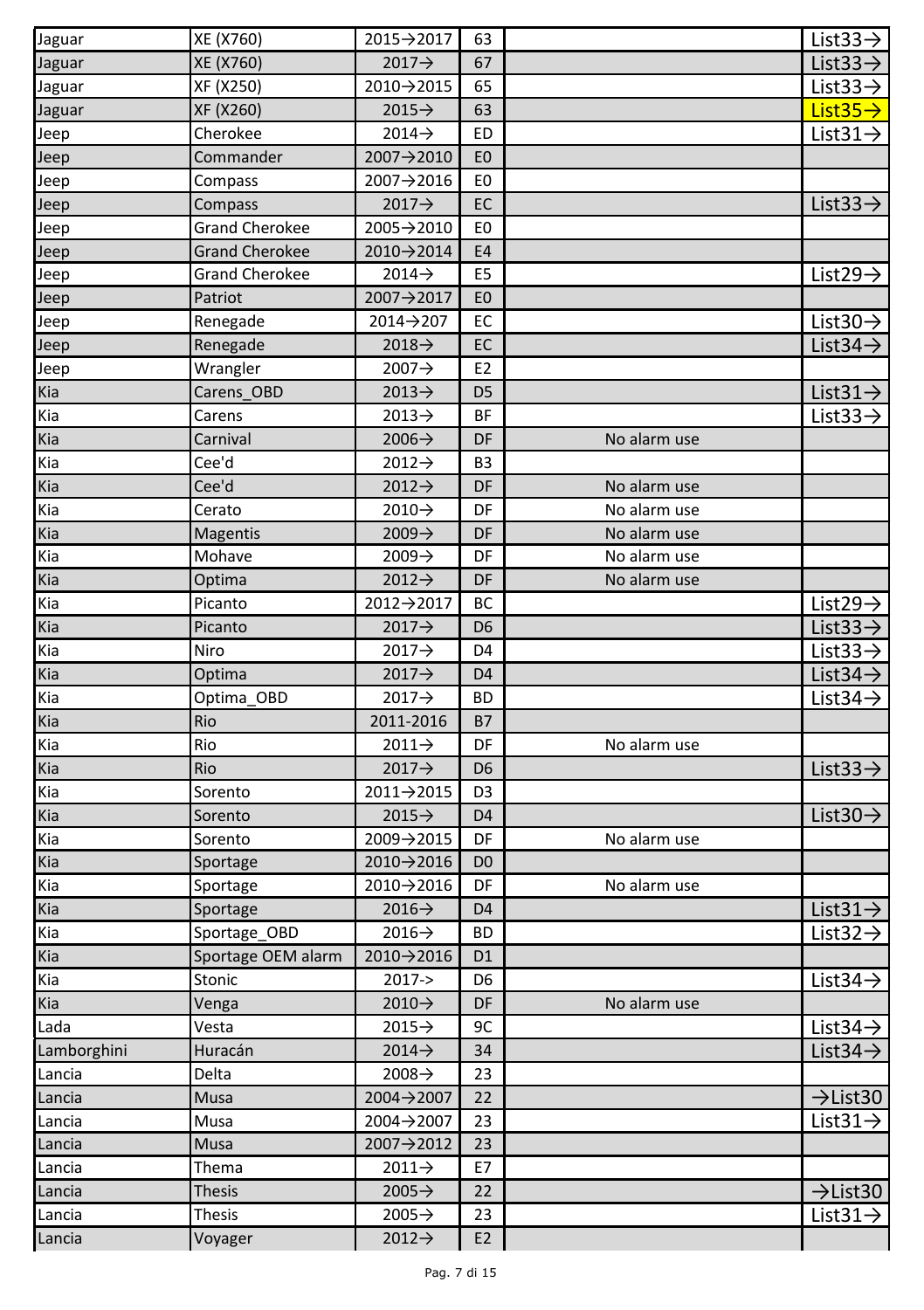| Lancia            | Ypsilon                | 2003→2006               | 22 |                          | $\rightarrow$ List30  |
|-------------------|------------------------|-------------------------|----|--------------------------|-----------------------|
| Lancia            | Ypsilon                | 2003→2006               | 23 |                          | List $31 \rightarrow$ |
| Lancia            | Ypsilon                | 2006→2011               | 23 |                          |                       |
| Lancia            | Ypsilon                | $2011 \rightarrow$      | 18 |                          |                       |
| <b>Land Rover</b> | Discovery 4            | $2010 \rightarrow$      | 62 |                          |                       |
| <b>Land Rover</b> | <b>Discovery Sport</b> | $2015 \rightarrow$      | 63 |                          | List $31 \rightarrow$ |
| Land Rover        | Freelander 2           | 2007→2014               | 61 |                          |                       |
| Land Rover        | Range Rover            | $2006 \rightarrow 2013$ | 60 |                          |                       |
| Land Rover        | Range Rover            | 2013-2016               | 64 |                          | List $29 \rightarrow$ |
| <b>Land Rover</b> | Range Rover            | 2017→                   | 67 |                          | List $33 \rightarrow$ |
| <b>Land Rover</b> | Range Rover Evoque     | 2011→2014               | 62 |                          |                       |
| <b>Land Rover</b> | Range Rover Evoque     | 2014→2018               | 63 |                          | List $29 \rightarrow$ |
| Land Rover        | Range Rover Evoque     | $2018 \rightarrow$      | 67 |                          | List $35 \rightarrow$ |
| <b>Land Rover</b> | Range Rover Sport      | 2010→2014               | 62 |                          |                       |
| Land Rover        | Range Rover Sport      | 2014→2017               | 63 |                          | List $31 \rightarrow$ |
| <b>Land Rover</b> | Range Rover Sport      | $2017 \rightarrow$      | 67 |                          | List $33 \rightarrow$ |
| Land Rover        | Range Rover Velar      | $2017 \rightarrow$      | 67 |                          | List $33 \rightarrow$ |
| Lexus             | <b>CT 200h</b>         | $2011 \rightarrow$      | 24 |                          |                       |
| Lexus             | ES                     | $2012 \rightarrow 2018$ | 24 |                          | List $29 \rightarrow$ |
| Lexus             | ES                     | $2018 \rightarrow$      | 24 |                          | List $35 \rightarrow$ |
| Lexus             | GS                     | 2008→2011               | 44 |                          |                       |
| Lexus             | GS                     | $2012 \rightarrow$      | 24 |                          | List $29 \rightarrow$ |
| Lexus             | IS                     | 2005→2013               | 44 |                          |                       |
| Lexus             | IS                     | $2013 \rightarrow$      | 24 |                          | List $29 \rightarrow$ |
| Lexus             | LS                     | 2006→2017               | 49 |                          |                       |
| Lexus             | LS                     | $2017 \rightarrow$      | 24 |                          | $List35\rightarrow$   |
| Lexus             | LX                     | $2007 \rightarrow$      | 25 |                          |                       |
| Lexus             | <b>NX</b>              | $2014 \rightarrow$      | 24 |                          | List $32 \rightarrow$ |
| Man               | <b>TGE</b>             | $2017 \rightarrow$      | 79 |                          | List $35\rightarrow$  |
| Maserati          | Ghibli (M157)          | $2013 \rightarrow$      | EA |                          | List $30 \rightarrow$ |
| Maserati          | Levante                | $2016 \rightarrow$      | EA |                          | List 30 $\rightarrow$ |
| Maserati          | Quattroporte VI (M156) | $2013 \rightarrow$      | EA |                          | List $30 \rightarrow$ |
| Mazda             | 2                      | 2006→2014               | 81 |                          |                       |
| Mazda             | $\overline{2}$         | $2014 \rightarrow$      | 83 |                          | List $30 \rightarrow$ |
| Mazda             | 3                      | 2009→2013               | 81 |                          |                       |
| Mazda             | 3                      | $2013 \rightarrow$      | 83 |                          | List $29 \rightarrow$ |
| Mazda             | 6                      | 2008→2012               | 82 |                          |                       |
| Mazda             | 6                      | $2013 \rightarrow$      | 83 |                          | List $29 \rightarrow$ |
| Mazda             | <b>BT-50</b>           | 2011→2015               | AE |                          | List $33 \rightarrow$ |
| Mazda             | $CX-3$                 | $2016 \rightarrow$      | 83 |                          | List $34 \rightarrow$ |
| Mazda             | CX-5                   | 2012→2017               | 83 |                          |                       |
| Mazda             | $CX-5$                 | $2017 \rightarrow$      | 83 |                          | List $34 \rightarrow$ |
| Mazda             | $CX-7$                 | 2007→2012               | 80 |                          |                       |
| Mazda             | <b>MPV</b>             | $2003 \rightarrow 2006$ | 80 |                          |                       |
| Mazda             | MPV                    | 2004→2006               | 80 |                          |                       |
| Mazda             | $MX-5$                 | $2016 \rightarrow$      | 84 |                          | List $33 \rightarrow$ |
| Mercedes          | A Class w169           | 2005→2012               | 52 |                          |                       |
| Mercedes          | A Class w176           | 2012→2018               | 50 | with COMFORT command: 54 |                       |
| Mercedes          | A Class w177           | $2018 \rightarrow$      | 53 |                          | List $35 \rightarrow$ |
| Mercedes          | B Class w245           | 2005→2012               | 52 |                          |                       |
| <b>Mercedes</b>   | B Class w246           | 2012→2018               | 50 | with COMFORT command: 54 |                       |
| Mercedes          | B Class w247           | 2018 $\rightarrow$      | 58 |                          | List $35 \rightarrow$ |
|                   |                        |                         |    |                          |                       |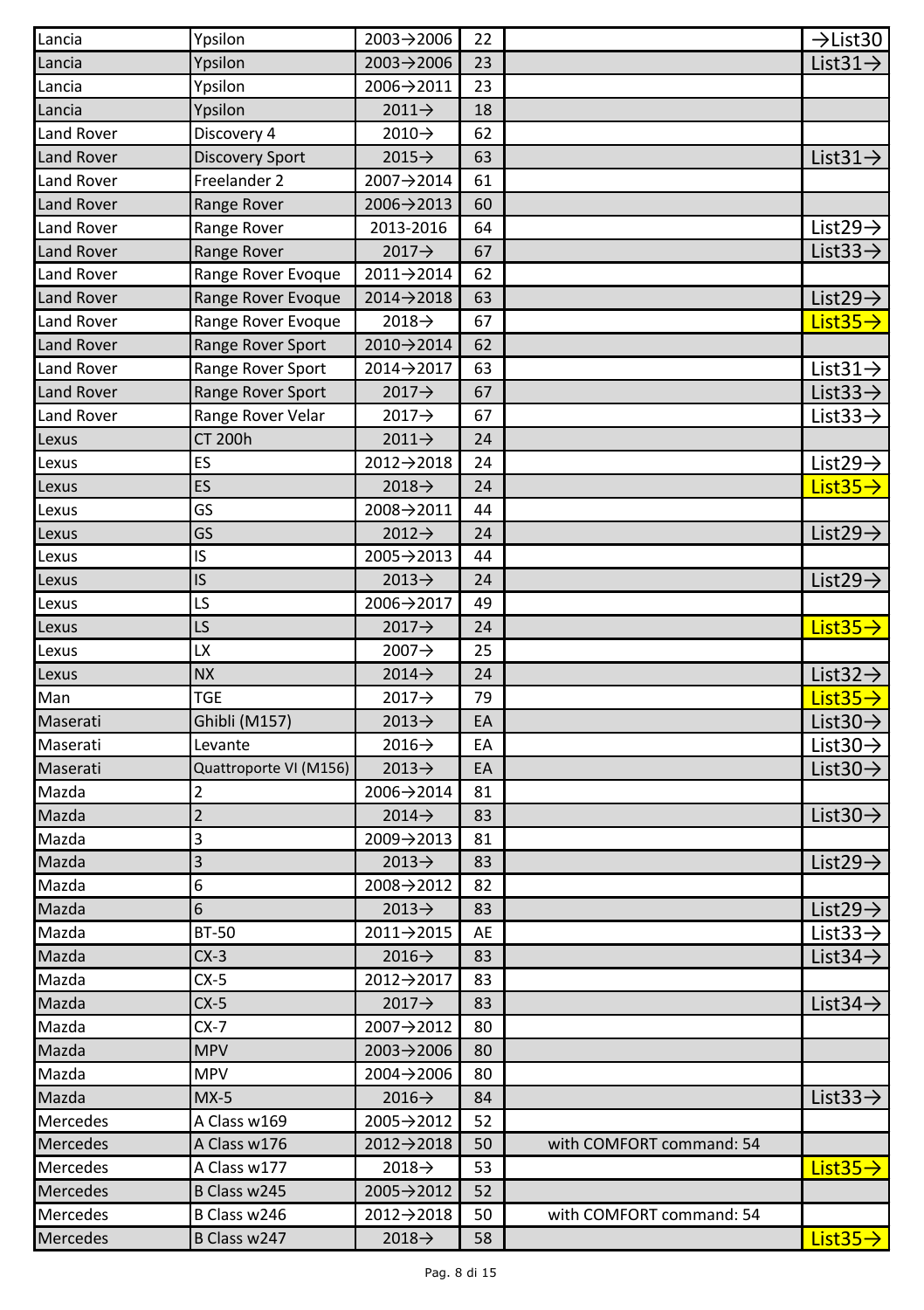| Mercedes                 | C Class w203          | $2003 \rightarrow 2007$ | 51 | Siren version: 52 (53 till list 29) | List $30 \rightarrow$                 |
|--------------------------|-----------------------|-------------------------|----|-------------------------------------|---------------------------------------|
| Mercedes                 | C Class w204          | 2007→2014               | 50 | with COMFORT command: 54            |                                       |
| Mercedes                 | C Class w205          | 2014→2019               | 56 |                                     | List $29 \rightarrow$                 |
| <b>Mercedes</b>          | C Class w205          | $2019 \rightarrow$      | 58 |                                     | List $35 \rightarrow$                 |
| Mercedes                 | Citan w415            | $2012 \rightarrow$      | 9Β |                                     |                                       |
| Mercedes                 | CL Class w216         | 2007→2014               | 50 | with COMFORT command: 54            |                                       |
| Mercedes                 | S Coupé C217          | $2014 \rightarrow$      | 56 |                                     | List $29 \rightarrow$                 |
| <b>Mercedes</b>          | CLA Class c117        | $2012 \rightarrow$      | 50 | with COMFORT command: 54            |                                       |
| Mercedes                 | CLC Class c204        | $2012 \rightarrow$      | 50 | with COMFORT command: 54            | List $29 \rightarrow$                 |
| Mercedes                 | CLC Class cl203       | 2008→2011               | 51 | Siren version: 52 (53 till list 29) | List $30 \rightarrow$                 |
| Mercedes                 | CLK Class c207        | $2009 \rightarrow$      | 50 | with COMFORT command: 54            | List $29 \rightarrow$                 |
| Mercedes                 | CLK Class c209        | $2003 \rightarrow 2008$ | 51 | Siren version: 52 (53 till list 29) | List $30 \rightarrow$                 |
| Mercedes                 | CLS Class w218        | $2010 \rightarrow$      | 50 | with COMFORT command: 54            |                                       |
| Mercedes                 | CLS Class w219        | 2008→2010               | 51 | Siren version: 52 (53 till list 29) | List $30 \rightarrow$                 |
| Mercedes                 | E Class w211          | $2003 \rightarrow 2009$ | 51 | Siren version: 52 (53 till list 29) | List 30 $\rightarrow$                 |
| <b>Mercedes</b>          | E Class w212          | 2009→2016               | 50 | with COMFORT command: 54            |                                       |
| <b>Mercedes</b>          | E Class w213          | $2016 \rightarrow$      | 56 | Selection removed from list 32      | ->List32                              |
| <b>Mercedes</b>          | E Class w213          | $2016 \rightarrow$      | 58 |                                     | List $33 \rightarrow$                 |
| Mercedes                 | G Class w463          | $2006 \rightarrow$      | 51 | Siren version: 52 (53 till list 29) | <u>List30<math>\rightarrow</math></u> |
| <b>Mercedes</b>          | GL Class x164         | 2006→2012               | 52 |                                     |                                       |
| Mercedes                 | GL Class x166         | 2012→2016               | 50 | with COMFORT command: 54            | List $29 \rightarrow$                 |
| <b>Mercedes</b>          | GL Class x166         | $2016 \rightarrow$      | 50 | with COMFORT command: 54            | $List35\rightarrow$                   |
| Mercedes                 | GLA Class x156        | $2013 \rightarrow$      | 50 | with COMFORT command: 54            | List29 $\rightarrow$                  |
| <b>Mercedes</b>          | GLC Class x253        | $2015 \rightarrow$      | 56 |                                     | List $33 \rightarrow$                 |
| Mercedes                 | GLE Class w166        | $2015 \rightarrow$      | 50 | with COMFORT command: 54            | List 32 $\rightarrow$                 |
| <b>Mercedes</b>          | GLK Class x204        | $2008 \rightarrow 2015$ | 50 | with COMFORT command: 54            |                                       |
| Mercedes                 | GT c190               | 2014 →                  | 54 |                                     | ->List34                              |
| <b>Mercedes</b>          | M Class w164          | $2005 \rightarrow 2011$ | 52 |                                     |                                       |
| Mercedes                 | M Class w166          | 2012→2015               | 50 | with COMFORT command: 54            |                                       |
| Mercedes                 | R Class w251          | $2006 \rightarrow$      | 52 |                                     |                                       |
| Mercedes                 | S Class w221          | 2007→2013               | 50 | with COMFORT command: 54            |                                       |
| Mercedes                 | S Class w222          | $2013 \rightarrow 2016$ | 56 |                                     | List $29 \rightarrow$                 |
| Mercedes                 | S Class w222          | $2016 \rightarrow$      | 58 |                                     | List $34 \rightarrow$                 |
| Mercedes                 | SLK Class r171        | 2004→2011               | 51 | Siren version: 52 (53 till list 29) | List $30 \rightarrow$                 |
| Mercedes                 | SLK Class w172        | $2011 \rightarrow$      | 50 | with COMFORT command: 54            |                                       |
| Mercedes                 | Sprinter (w907 - w910 | $2018 \rightarrow$      | 53 |                                     | $List35\rightarrow$                   |
| Mercedes                 | Sprinter ncv3         | $2012 \rightarrow 2018$ | 55 |                                     |                                       |
| Mercedes                 | Sprinter ncv3         | 2006→2012               | 52 |                                     |                                       |
| Mercedes                 | V Class w447          | $2014 \rightarrow$      | 57 |                                     | List $32 \rightarrow$                 |
| <b>Mercedes</b>          | Viano w447            | $2014 \rightarrow$      | 57 |                                     | List $32 \rightarrow$                 |
| Mercedes                 | Viano w639            | $2004 \rightarrow 2014$ | 51 | Siren version: 52 (53 till list 29) | List 30 $\rightarrow$                 |
| Mercedes                 | Vito w447             | $2014 \rightarrow$      | 57 |                                     | List $32 \rightarrow$                 |
| Mercedes                 | Vito w639             | 2004→2014               | 51 | Siren version: 52 (53 till list 29) | List $30 \rightarrow$                 |
| Mercedes                 | X Class BR470         | 2017→                   | 47 | IK Version: 31                      | List $35 \rightarrow$                 |
| Mini                     | Clubman F54           | $2015 \rightarrow$      | 75 |                                     | List $31 \rightarrow$                 |
| Mini                     | Clubman R55           | 2008-2015               | 70 | IK Version: 20                      | List $29 \rightarrow$                 |
| $\overline{\text{Mini}}$ | Countryman F60        | $2017 \rightarrow$      | 75 |                                     | List 34 $\rightarrow$                 |
| Mini                     | Countryman R60        | 2010→2017               | 70 | IK Version: 20                      | List $29 \rightarrow$                 |
| Mini                     | Mini Cabrio R57       | $2009 \rightarrow$      | 70 | IK Version: 20                      |                                       |
| Mini                     | Mini Coupe R58        | $2011 \rightarrow$      | 70 | IK Version: 20                      |                                       |
| Mini                     | Mini F56              | $2014 \rightarrow$      | 75 |                                     | List29 $\rightarrow$                  |
| Mini                     | Mini R56              | 2007→2013               | 70 | IK Version: 20                      |                                       |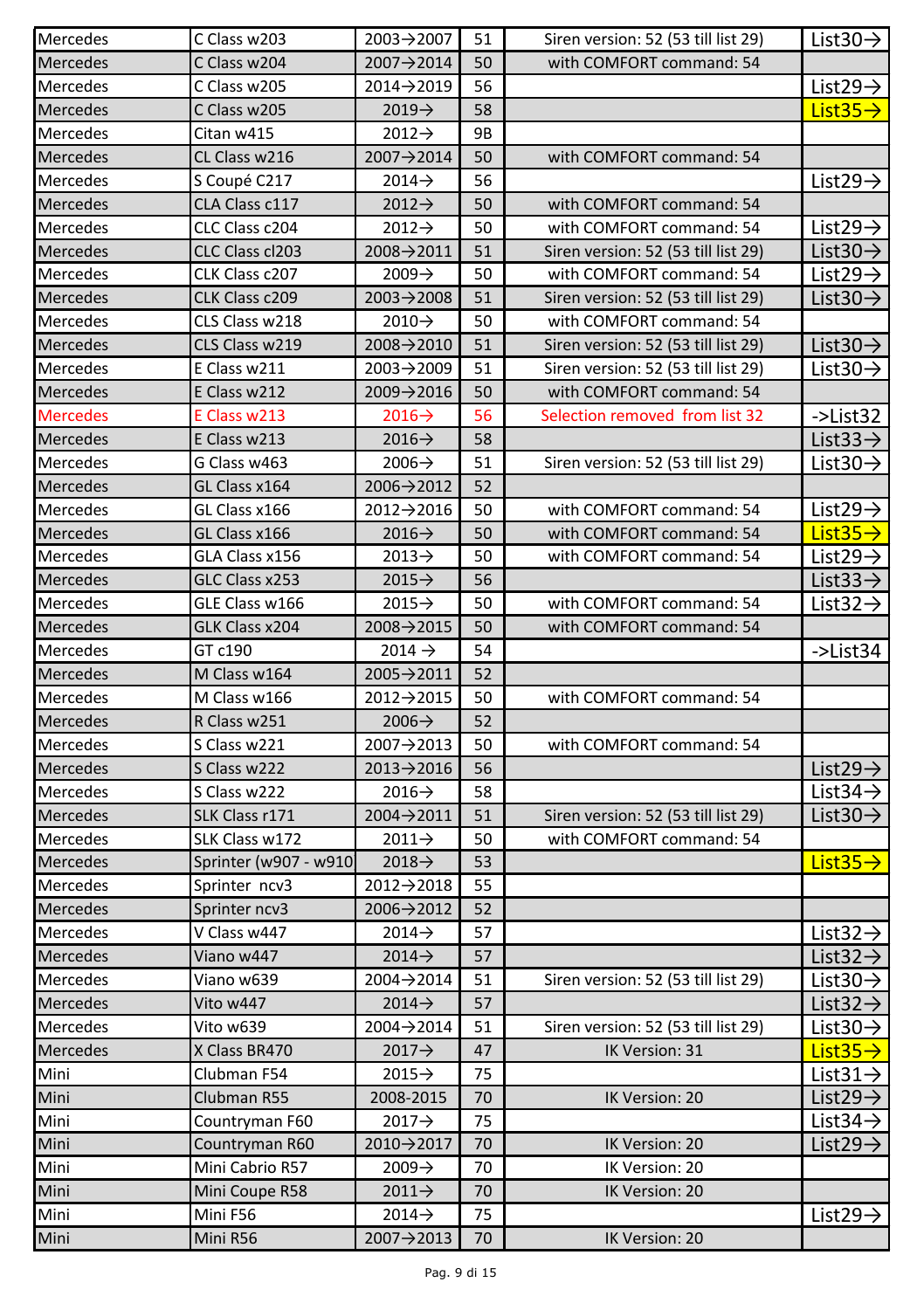| Mini       | Paceman R61          | $2012 \rightarrow$ | 70             | IK Version: 20                 | List $29 \rightarrow$ |
|------------|----------------------|--------------------|----------------|--------------------------------|-----------------------|
| Mini       | Roadster R59         | $2012 \rightarrow$ | 70             | IK Version: 20                 | List29 $\rightarrow$  |
| Mitsubishi | ASX                  | $2010 \rightarrow$ | 27             |                                |                       |
| Mitsubishi | <b>Eclipse Cross</b> | 2017→              | CA             |                                | $List35\rightarrow$   |
| Mitsubishi | L200 nlk             | $2015 \rightarrow$ | CD             | IK Version: CC                 | List $33 \rightarrow$ |
| Mitsubishi | Lancer               | $2007 \rightarrow$ | 27             |                                |                       |
| Mitsubishi | Outlander            | 2007→2012          | 27             |                                |                       |
| Mitsubishi | Outlander            | 2012→              | CA             |                                |                       |
| Mitsubishi | Pajero               | 2008 $\rightarrow$ | CВ             | No alarm use                   |                       |
| Nissan     | Cabstar              | 2007→2013          | 47             |                                | List $32 \rightarrow$ |
| Nissan     | Evalia               | $2011 \rightarrow$ | 41             |                                |                       |
| Nissan     | Juke                 | $2010 \rightarrow$ | 47             | IK Version: 31                 |                       |
| Nissan     | Leaf                 | $2012 \rightarrow$ | 47             | IK Version: 31                 | List $29 \rightarrow$ |
| Nissan     | Micra                | 2003→2010          | 41             | IK Version: 3F                 |                       |
| Nissan     | Micra                | 2010→2017          | 47             | IK Version: 31                 |                       |
| Nissan     | Micra                | $2017 \rightarrow$ | 5A             |                                | List $33 \rightarrow$ |
| Nissan     | Murano               | 2008→2010          | 35             |                                |                       |
| Nissan     | Murano               | $2010 \rightarrow$ | 35             |                                |                       |
| Nissan     | Navara (D23)         | $2014 \rightarrow$ | 47             | IK Version: 31                 | List $32 \rightarrow$ |
| Nissan     | Navara (D40)         | 2007→2015          | 47             | IK Version: 3F                 |                       |
| Nissan     | <b>Note</b>          | 2006→2013          | 41             | IK Version: 3F                 |                       |
| Nissan     | <b>Note</b>          | $2013 \rightarrow$ | 47             | IK Version: 31                 |                       |
| Nissan     | <b>NV200</b>         | 2011→2014          | 41             |                                |                       |
| Nissan     | NV200 confort        | 2014 $\rightarrow$ | 47             | IK Version: 31                 | List $31 \rightarrow$ |
| Nissan     | NV200 premium        | $2014 \rightarrow$ | 47             | IK Version: 31                 | List $31 \rightarrow$ |
| Nissan     | NV400                | $2011 \rightarrow$ | 9B             |                                |                       |
| Nissan     | Pathfinder (R51)     | 2006→2015          | 47             | IK Version: 3F                 |                       |
| Nissan     | Pathfinder (R52)     | 2013 $\rightarrow$ | 47             | IK Version: 31                 | List $32 \rightarrow$ |
| Nissan     | Patrol               | 2010→              | 35             |                                |                       |
| Nissan     | Primastar            | $2003 \rightarrow$ | F <sub>0</sub> | No alarm use                   |                       |
| Nissan     | Pulsar               | $2014 \rightarrow$ | 5A             |                                | List $29 \rightarrow$ |
| Nissan     | Qashqai              | 2007→2013          | 47             | IK Version: 3F                 |                       |
| Nissan     | Qashqai              | $2013 \rightarrow$ | 5A             |                                |                       |
| Nissan     | Sentra               | $2014 \rightarrow$ | 36             |                                |                       |
| Nissan     | Teana                | 2008→2013          | 36             |                                |                       |
| Nissan     | Teana                | 2013 $\rightarrow$ | 1 <sup>C</sup> |                                | List $29 \rightarrow$ |
| Nissan     | Tiida                | 2007→2011          | 41             | IK Version: 3F                 |                       |
| Nissan     | X-Trail T31          | 2007→2014          | 47             | IK Version: 3F                 |                       |
| Nissan     | X-Trail T32          | 2014 $\rightarrow$ | 5A             |                                | List29 $\rightarrow$  |
| Opel       | Adam                 | 2013→2016          | 32             |                                |                       |
| Opel       | Adam                 | 2016→              | F7             |                                | List $32 \rightarrow$ |
| Opel       | Ampera               | 2011→              | 32             |                                | List $29 \rightarrow$ |
| Opel       | Antara               | 2006→              | 48             | IK from list 30                | List $30 \rightarrow$ |
| Opel       | Astra H              | 2004→2010          | 42             | Selection removed from list 30 | $\rightarrow$ List29  |
| Opel       | Astra H              | 2004→2010          | 45             |                                | List $30 \rightarrow$ |
| Opel       | Astra H rec + IK     | 2004→2010          | 43/4E          | Selection removed from list 30 | $\rightarrow$ List29  |
| Opel       | Astra J              | 2010→2014          | 32             |                                |                       |
| Opel       | Astra J              | 2014→2015          | F7             |                                | List29 $\rightarrow$  |
| Opel       | Astra K              | 2015→2017          | F9             |                                | List $31 \rightarrow$ |
| Opel       | Astra K              | 2017→              | FA             |                                | $List35\rightarrow$   |
| Opel       | Combo D              | 2012→2018          | 16             |                                | List $29 \rightarrow$ |
| Opel       | Combo Cargo (E)      | $2018 \rightarrow$ | C <sub>5</sub> | IK only                        | List $35 \rightarrow$ |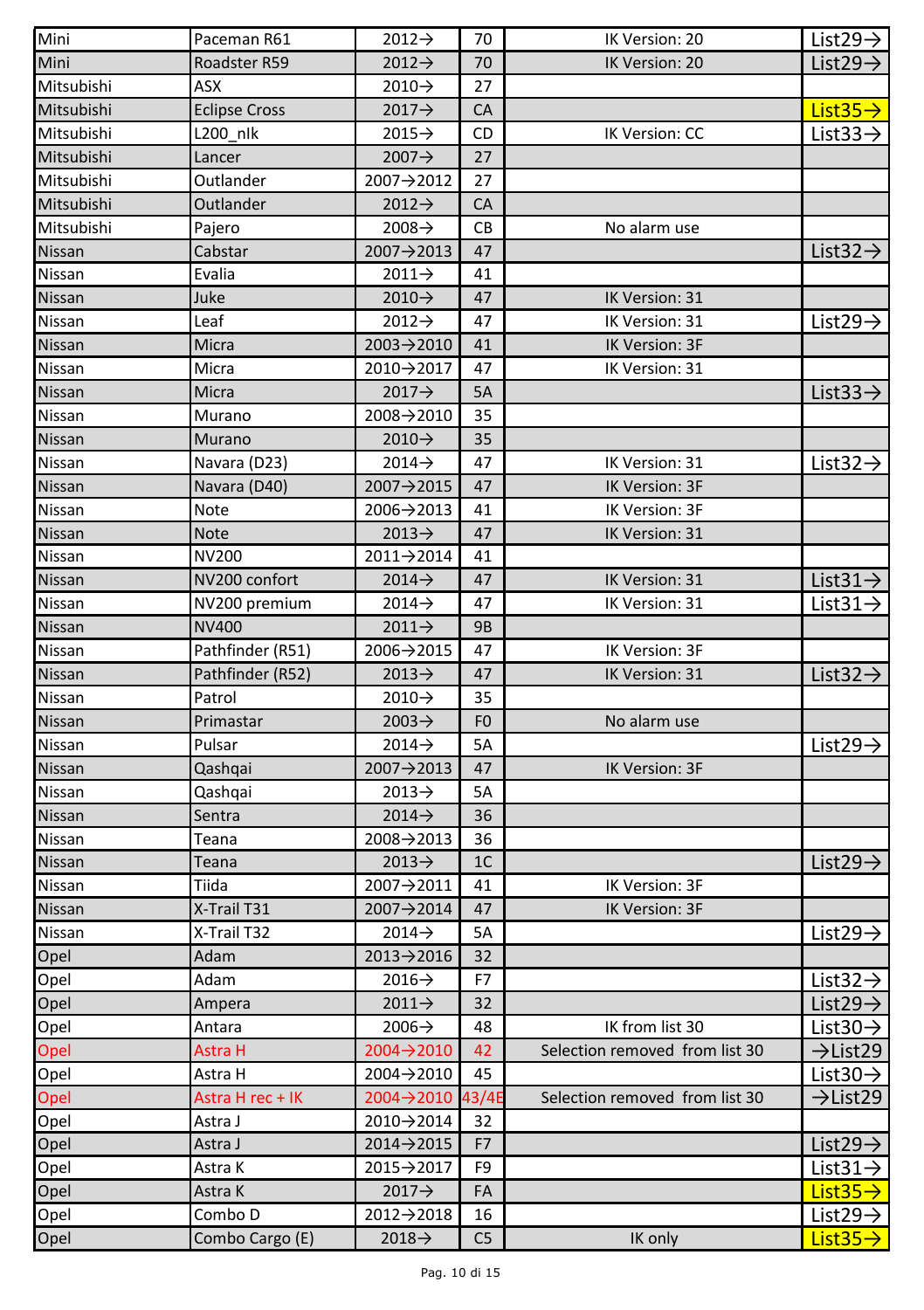| Opel    | Combo Van (E)      | $2018 \rightarrow$ | C5             | IK only                        | List $35 \rightarrow$ |
|---------|--------------------|--------------------|----------------|--------------------------------|-----------------------|
| Opel    | Corsa D            | 2006→2014          | 46             |                                |                       |
| Opel    | Corsa E            | $2014 \rightarrow$ | F7             |                                | List $30 \rightarrow$ |
| Opel    | Crossland X        | 2017→              | C <sub>2</sub> | Siren version: C3              | List $33 \rightarrow$ |
| Opel    | Grandland X        | $2017 \rightarrow$ | C <sub>4</sub> |                                | List $35 \rightarrow$ |
| Opel    | Insigna            | 2009→2014          | 32             |                                |                       |
| Opel    | Insigna            | 2014→2017          | F7             | IK Version: F8                 | List $29 \rightarrow$ |
| Opel    | Insigna            | $2017 \rightarrow$ | FA             |                                | List $35 \rightarrow$ |
| Opel    | Karl               | 2015→2019          | F7             |                                | List $30 \rightarrow$ |
| Opel    | Karl               | $2019 \rightarrow$ | FA             |                                | List $35 \rightarrow$ |
| Opel    | Meriva             | 2010→2014          | 32             |                                |                       |
| Opel    | Meriva             | $2014 \rightarrow$ | F7             |                                | List29 $\rightarrow$  |
| Opel    | Mokka              | 2012→2014          | 32             |                                |                       |
| Opel    | Mokka              | 2014->2016         | F7             |                                | List29 $\rightarrow$  |
| Opel    | Mokka X            | $2017 - >$         | F7             | IK Version: F9                 | List $32 \rightarrow$ |
| Opel    | Movano B           | 2011-2015          | <b>9B</b>      |                                | List $29 \rightarrow$ |
| Opel    | Movano B           | $2015 \rightarrow$ | 9B             |                                | List $29 \rightarrow$ |
| Opel    | Movano B 3 buttons | $2011 \rightarrow$ | 9D             |                                | List $29 \rightarrow$ |
| Opel    | Signum             | 2003→2008          | 45             |                                | List $30 \rightarrow$ |
| Opel    | Vectra             | 2002→2008          | 45             |                                | List $30 \rightarrow$ |
| Opel    | Vivaro A           | 2005→2014          | F <sub>0</sub> | No alarm use                   |                       |
| Opel    | Vivaro B           | $2015 \rightarrow$ | 9C             |                                | List $31 \rightarrow$ |
| Opel    | Zafira             | 2005→2011          | 45             |                                | List $30 \rightarrow$ |
| Opel    | <b>Zafira</b>      | 2005→2011          | 42             | Selection removed from list 30 | $\rightarrow$ List29  |
| Opel    | Zafira rec + IK    | 2005→2011          | 43/4E          | Selection removed from list 30 | $\rightarrow$ List29  |
| Opel    | Zafira Tourer      | $2011 \rightarrow$ | 32             |                                |                       |
| Peugeot | 207                | 2006→2011          | 29             | Siren version: 2A              |                       |
| Peugeot | 208                | $2012 \rightarrow$ | C <sub>2</sub> | Siren version: C3              |                       |
| Peugeot | 301                | $2013 \rightarrow$ | C <sub>2</sub> | Siren version: C3              |                       |
| Peugeot | 307                | 2005→2008          | 29             | Siren version: 2A              |                       |
| Peugeot | 308                | 2007→2013          | 29             | Siren version: 2A              |                       |
| Peugeot | 407                | 2004→2010          | 29             | Siren version: 2A              |                       |
| Peugeot | 807                | 2008→2014          | 29             | Siren version: 2A              |                       |
| Peugeot | 2008               | $2013 \rightarrow$ | C <sub>2</sub> | Siren version: C3              |                       |
| Peugeot | 3008               | 2009→2016          | 29             | Siren version: 2A              |                       |
| Peugeot | 3008               | $2016 \rightarrow$ | C <sub>4</sub> |                                | List $35 \rightarrow$ |
| Peugeot | 5008               | $2017 \rightarrow$ | C <sub>4</sub> |                                | List $35 \rightarrow$ |
| Peugeot | 4007               | 2008→2012          | 27             |                                |                       |
| Peugeot | 4008               | 2012→2017          | 27             |                                |                       |
| Peugeot | 5008               | 2009→2016          | 29             | Siren version: 2A              |                       |
| Peugeot | 308 IK             | $2013 \rightarrow$ | 2E             | Siren version: 2D              | List $31 \rightarrow$ |
| Peugeot | 308 nlK            | $2013 \rightarrow$ | C <sub>2</sub> | Siren version: C3              | List29 $\rightarrow$  |
| Peugeot | 508_IK             | 2010→2018          | 2E             | Siren version: 2D              |                       |
| Peugeot | <b>Bipper</b>      | 2008→              | 18             |                                |                       |
| Peugeot | Boxer              | 2006→2011          | 21             |                                | List29 $\rightarrow$  |
| Peugeot | Boxer              | 2011→2014          | 17             |                                | List $29 \rightarrow$ |
| Peugeot | Boxer              | $2014 \rightarrow$ | 17             |                                | List29 $\rightarrow$  |
| Peugeot | Expert             | 2006→2016          | 29             | Siren version: 2A              |                       |
| Peugeot | Expert             | $2016 \rightarrow$ | C <sub>2</sub> | Siren version: C3              | List $33 \rightarrow$ |
| Peugeot | Partner            | 2008→2018          | 29             | Siren version: 2A              |                       |
| Peugeot | Partner            | 2018→              | C <sub>5</sub> | IK only                        | List $35 \rightarrow$ |
| Peugeot | Rifter             | 2018→              | C <sub>5</sub> | IK only                        | List $35 \rightarrow$ |
|         |                    |                    |                |                                |                       |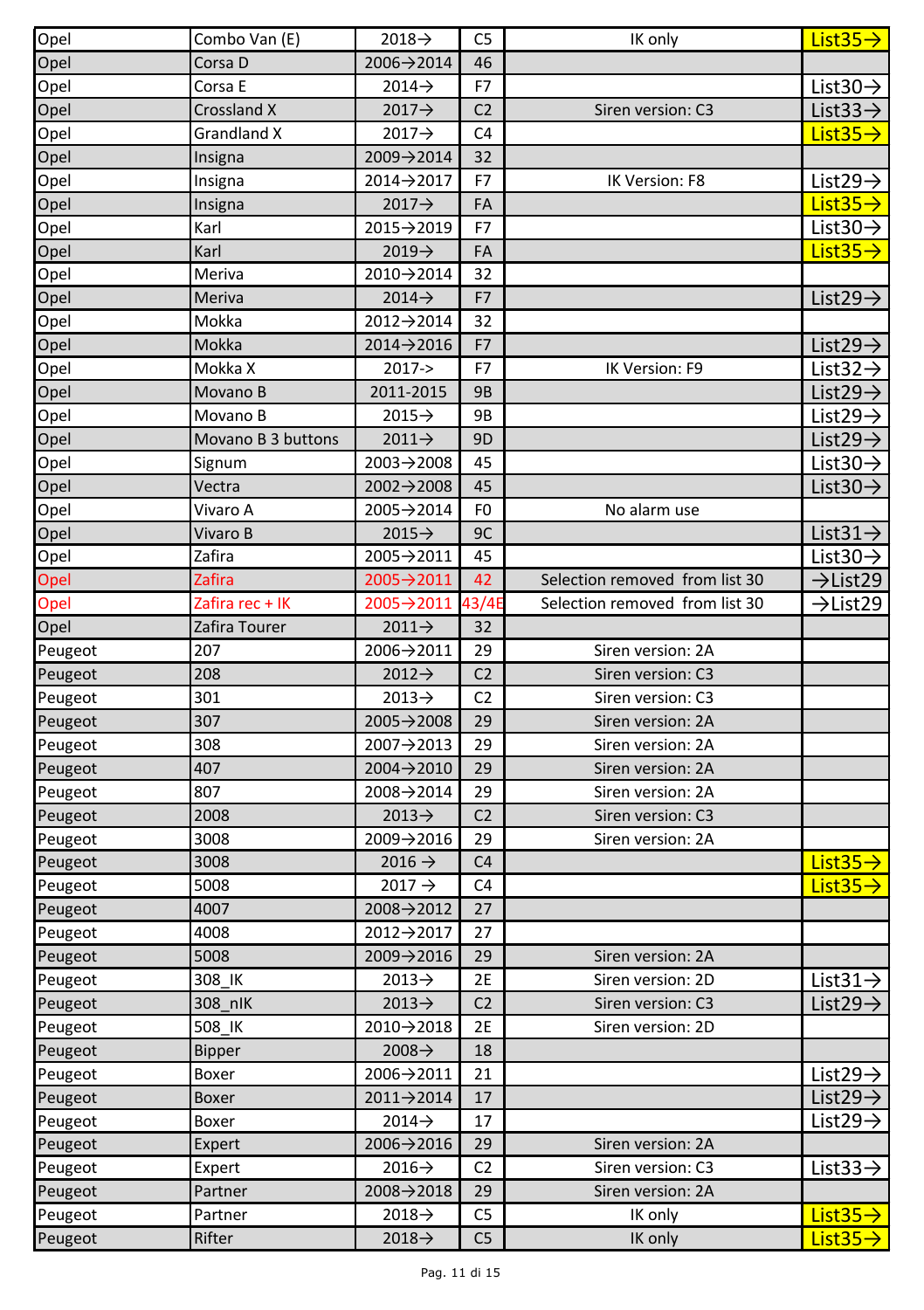| Peugeot      | <b>RCZ</b>        | 2010→2015               | 29             | Siren version: 2A |                       |
|--------------|-------------------|-------------------------|----------------|-------------------|-----------------------|
| Peugeot      | <b>Traveller</b>  | $2016 \rightarrow$      | C <sub>2</sub> | Siren version: C3 | List $33 \rightarrow$ |
| Peugeot PROG | 207               | 2006→2011               | 26             | Siren version: 28 |                       |
| Peugeot PROG | 307               | 2005→2008               | 26             | Siren version: 28 |                       |
| Peugeot PROG | 308               | 2007-2013               | 26             | Siren version: 28 |                       |
| Peugeot PROG | 407               | 2004→2010               | 26             | Siren version: 28 |                       |
| Peugeot PROG | 508               | 2010→2018               | 2B             | Siren version: 2C |                       |
| Peugeot PROG | 807               | 2008→2014               | 26             | Siren version: 28 |                       |
| Peugeot PROG | 3008              | 2009→2016               | 26             | Siren version: 28 |                       |
| Peugeot PROG | 5008              | 2009→2016               | 26             | Siren version: 28 |                       |
| Peugeot PROG | Expert            | 2006→2016               | 26             | Siren version: 28 |                       |
| Peugeot PROG | Partner           | $2008 \rightarrow 2018$ | 26             | Siren version: 28 |                       |
| Peugeot PROG | <b>RCZ</b>        | 2010→2015               | 26             | Siren version: 28 |                       |
| Porsche      | 911 (991)         | 2011→2016               | 2F             |                   |                       |
| Porsche      | 911 (991.2)       | $2016 \rightarrow$      | 2F             |                   | List $34 \rightarrow$ |
| Porsche      | 911 (997)         | 2006→2011               | 09             |                   |                       |
| Porsche      | Boxster (987)     | 2008→2011               | 09             |                   |                       |
| Porsche      | Cayenne (955)     | $2003 \rightarrow 2006$ | 10             |                   |                       |
| Porsche      | Cayenne (957)     | 2006→2010               | 3E             |                   |                       |
| Porsche      | Cayenne (958)     | 2010→2017               | 2F             |                   |                       |
| Porsche      | Cayenne (9Y0)     | $2018 \rightarrow$      | 7B             |                   | List $35 \rightarrow$ |
| Porsche      | Cayman (987)      | 2005→2012               | 09             |                   |                       |
| Porsche      | Macan (95B)       | $2014 \rightarrow$      | 2F             |                   |                       |
| Porsche      | Panamera (970)    | $2009 \rightarrow$      | 2F             |                   |                       |
| Renault      | Alaskan           | 2017→                   | 47             | IK Version: 31    | List $35 \rightarrow$ |
| Renault      | Capture           | $2013 \rightarrow$      | 9C             |                   | List29 $\rightarrow$  |
| Renault      | Clio              | 2009→2012               | 9Β             |                   |                       |
| Renault      | Clio              | $2012 \rightarrow$      | 9C             |                   | List $29 \rightarrow$ |
| Renault      | Espace            | $2015 \rightarrow$      | 99             |                   | List $31 \rightarrow$ |
| Renault      | Fluence           | $2010 \rightarrow$      | <b>9A</b>      |                   |                       |
| Renault      | Kadjar            | $2015 \rightarrow$      | 99             |                   | List $30 \rightarrow$ |
| Renault      | Kangoo II         | $2008 \rightarrow$      | 9B             |                   |                       |
| Renault      | Koleos            | 2008→2016               | 47             | No alarm use      |                       |
| Renault      | Koleos            | $2016 \rightarrow$      | 99             |                   | List $34 \rightarrow$ |
| Renault      | Laguna            | $2007 \rightarrow$      | 9A             |                   |                       |
| Renault      | Master            | 2010→2015               | 9B             |                   |                       |
| Renault      | Master            | $2015 \rightarrow$      | 9B             |                   |                       |
| Renault      | Master 3 buttons  | 2010→2015               | 9 <sub>D</sub> |                   |                       |
| Renault      | Master 3 buttons  | $2015 \rightarrow$      | 9D             |                   |                       |
| Renault      | Megane III        | 2008→2016               | <b>9A</b>      |                   |                       |
| Renault      | Megane IV         | $2016 \rightarrow$      | 99             |                   | List $31 \rightarrow$ |
| Renault      | Scenic            | $2009 \rightarrow$      | <b>9A</b>      |                   |                       |
| Renault      | Scenic X-Mod      | $2009 \rightarrow$      | 9A             |                   |                       |
| Renault      | Talisman          | $2016 \rightarrow$      | 99             |                   | List $31 \rightarrow$ |
| Renault      | Trafic II         | 2003→2013               | F <sub>0</sub> | No alarm use      |                       |
| Renault      | <b>Trafic III</b> | $2014 \rightarrow$      | 9C             |                   | List $31 \rightarrow$ |
| Renault      | Twingo            | 2007→2013               | 9B             | No alarm use      |                       |
| Renault      | Twingo            | $2014 \rightarrow$      | 9F             |                   | List $30 \rightarrow$ |
| Renault      | Zoe               | $2012 \rightarrow$      | 9A             |                   | List $31 \rightarrow$ |
| Saab         | 9.3               | 2003→2012               | 8A             |                   |                       |
| Seat         | Alhambra          | $2010 \rightarrow$      | 3B             |                   |                       |
| Seat         | Altea             | 2004→2009               | 3A             |                   |                       |
|              |                   |                         |                |                   |                       |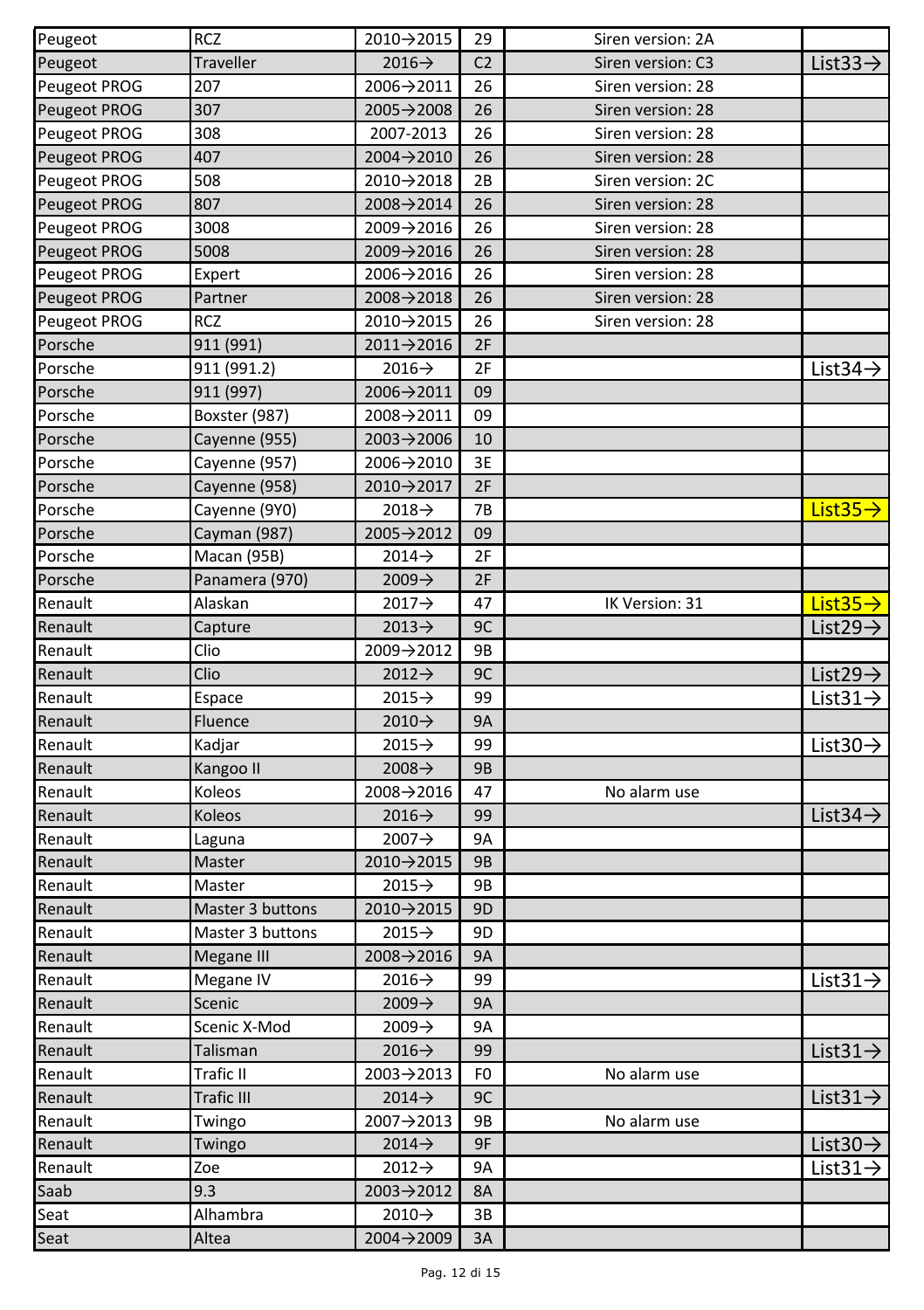| Seat   | Altea               | $2009 \rightarrow$ | 3B             |                            |                       |
|--------|---------------------|--------------------|----------------|----------------------------|-----------------------|
| Seat   | Altea XL            | 2006→2009          | 3A             |                            |                       |
| Seat   | Altea XL            | $2009 \rightarrow$ | 3B             |                            |                       |
| Seat   | Arona               | $2017 \rightarrow$ | 79             |                            | List $34 \rightarrow$ |
| Seat   | Ateca               | $2016 \rightarrow$ | 79             |                            | List $32 \rightarrow$ |
| Seat   | Cordoba             | 2005→2009          | 3C             |                            |                       |
| Seat   | Exeo                | 2009→2013          | 38             |                            |                       |
| Seat   | Ibiza               | 2002→2008          | 3C             |                            |                       |
| Seat   | Ibiza               | 2008→2016          | 30             |                            | List $30 \rightarrow$ |
| Seat   | Ibiza               | 2017→              | 79             |                            | List $32 \rightarrow$ |
| Seat   | Leon                | 2005→2009          | 3A             |                            |                       |
| Seat   | Leon                | 2009→2013          | 3B             |                            |                       |
| Seat   | Leon                | $2013 \rightarrow$ | 79             |                            |                       |
| Seat   | Mii                 | $2012 \rightarrow$ | 30             |                            |                       |
| Seat   | Toledo              | 2005→2009          | 3A             |                            |                       |
| Seat   | Toledo              | $2012 \rightarrow$ | 79             |                            | List $29 \rightarrow$ |
| Skoda  | Citigo              | $2012 \rightarrow$ | 30             |                            |                       |
| Skoda  | Fabia               | 2007→2011          | 3C             |                            |                       |
| Skoda  | Fabia               | 2011→2014          | 30             |                            |                       |
| Skoda  | Fabia               | $2014 \rightarrow$ | 79             |                            | List $32 \rightarrow$ |
| Skoda  | Karoq               | $2017 \rightarrow$ | 79             |                            | List $35 \rightarrow$ |
| Skoda  | Kodiaq              | $2017 \rightarrow$ | 79             |                            | List $33 \rightarrow$ |
| Skoda  | Octavia             | 2005→2008          | 3B             |                            |                       |
| Skoda  | Octavia             | 2009→2013          | 3B             |                            |                       |
| Skoda  | Octavia             | $2013 \rightarrow$ | 79             |                            |                       |
| Skoda  | Rapid               | 2013→2015          | 30             |                            |                       |
| Skoda  | Rapid               | $2015 \rightarrow$ | 79             |                            |                       |
| Skoda  | Roomster            | 2006→2011          | 3C             |                            |                       |
| Skoda  | Roomster            | $2011 \rightarrow$ | 30             |                            |                       |
| Skoda  | Superb I            | 2002→2008          | <b>B5</b>      |                            |                       |
| Skoda  | Superb II           | 2008→2015          | 3B             |                            |                       |
| Skoda  | Superb III          | $2015 \rightarrow$ | 79             |                            | List $30 \rightarrow$ |
| Skoda  | Yeti                | $2009 \rightarrow$ | 3B             |                            |                       |
| Smart  | Forfour (453)       | $2014 \rightarrow$ | 9C             |                            | List29 $\rightarrow$  |
| Smart  | Fortwo (453)        | $2014 \rightarrow$ | 9C             |                            | List $29 \rightarrow$ |
| Subaru | Forester IK         | $2013 \rightarrow$ | 89             | Alarm use IK version only  | List $30 \rightarrow$ |
| Subaru | Impreza             | $2018 \rightarrow$ | 8C             |                            | List $34 \rightarrow$ |
| Subaru | Legacy              | 2004→2010          | 87             |                            | List $33 \rightarrow$ |
| Subaru | Levorg IK           | $2014 \rightarrow$ | 89             | Alarm use IK version only  | List $35 \rightarrow$ |
| Subaru | Outback             | 2004→2010          | 87             |                            |                       |
| Subaru | Outback             | 2010→2014          | 88             | No alarm use               | List $29 \rightarrow$ |
| Subaru | <b>Outback IK</b>   | $2014 \rightarrow$ | <b>8B</b>      | Alarm use, IK version only | List $30 \rightarrow$ |
| Subaru | XV                  | $2018 \rightarrow$ | 8C             | IK, version only           | List $34 \rightarrow$ |
| Suzuki | Baleno              | $2016 \rightarrow$ | A <sub>3</sub> |                            | List $32 \rightarrow$ |
| Suzuki | Jimny               | $2015 \rightarrow$ | A0             | No alarm use               | List 34 $\rightarrow$ |
| Suzuki | <b>Grand Vitara</b> | 2006→2015          | A <sub>0</sub> | No alarm use               |                       |
| Suzuki | Grand Vitara IK     | 2006→2015          | A <sub>0</sub> |                            |                       |
| Suzuki | Ignis               | $2016 \rightarrow$ | A3             |                            | List $32 \rightarrow$ |
| Suzuki | S-Cross             | $2013 \rightarrow$ | A1             |                            |                       |
| Suzuki | Splash              | $2008 \rightarrow$ | A0             | No alarm use               |                       |
| Suzuki | Swift               | 2005→2010          | A0             | No alarm use               |                       |
| Suzuki | Swift IK            | 2005→2010          | A <sub>0</sub> |                            |                       |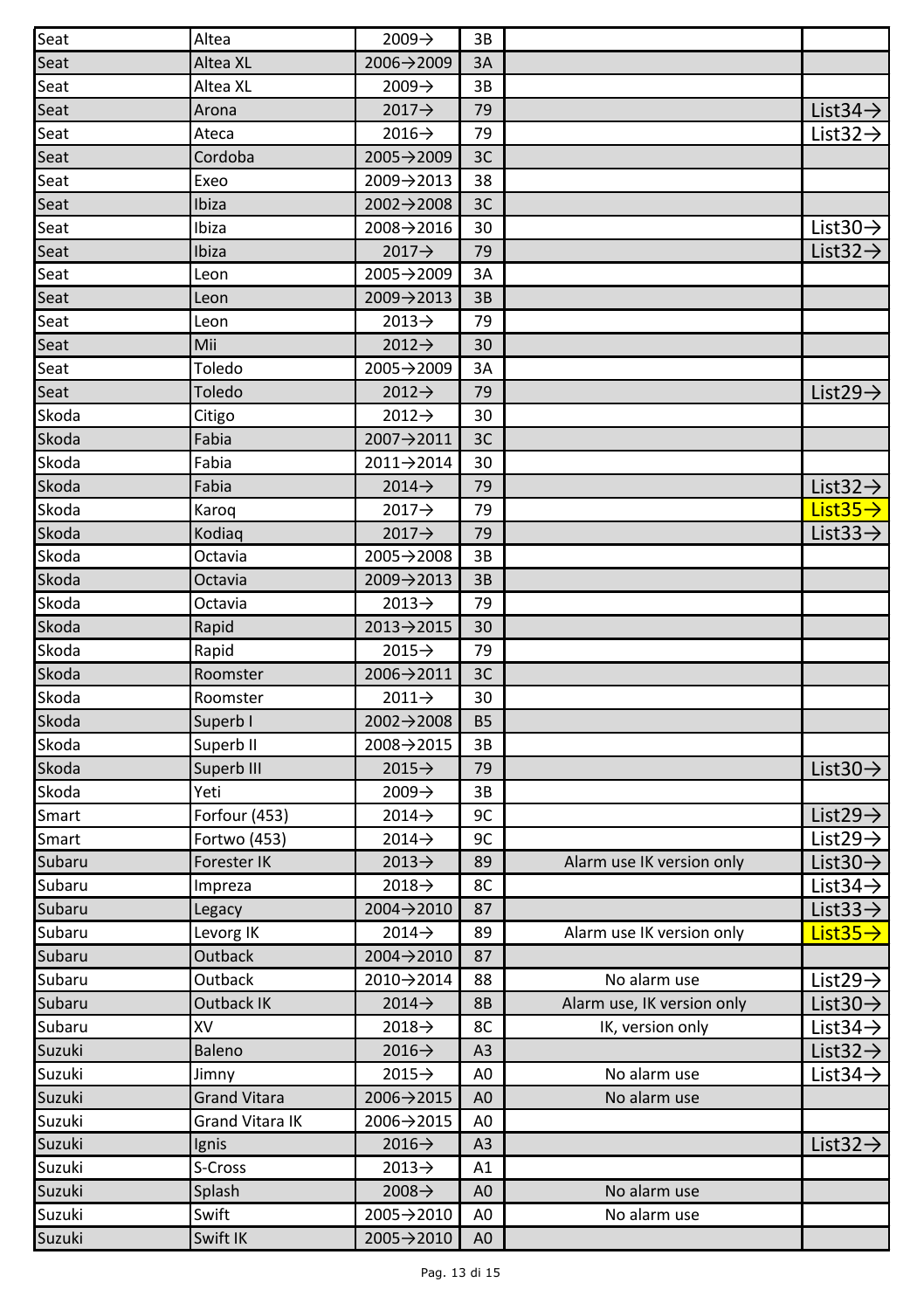| Suzuki     | Swift            | 2010→2016          | A <sub>2</sub> | IK Version: A1    | List $32 \rightarrow$ |
|------------|------------------|--------------------|----------------|-------------------|-----------------------|
| Suzuki     | Swift            | $2017 \rightarrow$ | A3             |                   | List $32 \rightarrow$ |
| Suzuki     | SX4              | $2006 \rightarrow$ | A0             | No alarm use      |                       |
| Suzuki     | SX4 IK           | $2006 \rightarrow$ | A0             |                   |                       |
| Suzuki     | Vitara           | $2015 \rightarrow$ | A1             |                   |                       |
| Toyota     | Aurion           | $2012 \rightarrow$ | 24             |                   |                       |
| Toyota     | Auris            | 2007→2012          | 24             |                   |                       |
| Toyota     | Auris            | $2012 \rightarrow$ | 24             |                   |                       |
| Toyota     | Avensis          | $2009 \rightarrow$ | 24             |                   |                       |
| Toyota     | Camry            | 2005→2012          | 24             |                   |                       |
| Toyota     | Camry            | $2012 \rightarrow$ | 24             |                   |                       |
| Toyota     | Corolla          | 2006→2013          | 24             |                   |                       |
| Toyota     | Corolla          | $2013 \rightarrow$ | 24             |                   |                       |
| Toyota     | C-HR             | $2017 \rightarrow$ | 24             |                   | List $32 \rightarrow$ |
| Toyota     | Fortuner IK      | $2015 \rightarrow$ | 24             |                   | List $31 \rightarrow$ |
| Toyota     | Fortuner nIK     | $2015 \rightarrow$ | <b>CF</b>      |                   | List $31 \rightarrow$ |
| Toyota     | Hilux            | 2004-2015          | 24             |                   | List26 $\rightarrow$  |
| Toyota     | Hilux            | $2016 \rightarrow$ | <b>CF</b>      |                   | List $31 \rightarrow$ |
| Toyota     | IQ               | $2009 \rightarrow$ | 24             |                   |                       |
| Toyota     | Land Cruiser 200 | $2008 \rightarrow$ | 24             |                   |                       |
| Toyota     | Prius            | $2009 \rightarrow$ | 24             |                   |                       |
| Toyota     | ProAce           | $2016 \rightarrow$ | C <sub>2</sub> | Siren version: C3 | List $33 \rightarrow$ |
| Toyota     | ProAce Verso     | $2016 \rightarrow$ | C <sub>2</sub> | Siren version: C3 | List $33 \rightarrow$ |
| Toyota     | Rav <sub>4</sub> | 2006→2013          | 24             |                   |                       |
| Toyota     | Rav 4            | 2013→2016          | 24             |                   |                       |
| Toyota     | Rav 4            | 2016→2018          | 24             |                   |                       |
| Toyota     | Rav 4            | $2018 \rightarrow$ | 24             |                   | List $35 \rightarrow$ |
| Toyota     | Urban Cruiser    | $2009 \rightarrow$ | 24             |                   |                       |
| Toyota     | Verso            | 2009→2013          | 24             |                   |                       |
| Toyota     | Verso            | $2013 \rightarrow$ | 24             |                   |                       |
| Toyota     | Yaris            | 2006→2011          | 24             |                   |                       |
| Toyota     | Yaris            | 2011→2015          | 24             |                   |                       |
| Toyota     | Yaris            | $2016 \rightarrow$ | 24             |                   |                       |
| Volkswagen | Amarok           | 2010→              | 30             |                   |                       |
| Volkswagen | Arteon           | $2017 \rightarrow$ | 79             |                   | List $33 \rightarrow$ |
| Volkswagen | Beetle           | $2011 \rightarrow$ | 30             |                   |                       |
| Volkswagen | Caddy            | 2004→2010          | 3B             |                   |                       |
| Volkswagen | Caddy            | 2010→              | 3B             |                   |                       |
| Volkswagen | California       | $2010 \rightarrow$ | 30             |                   |                       |
| Volkswagen | Caravelle        | 2010→              | 30             |                   |                       |
| Volkswagen | СC               | $2012 \rightarrow$ | 3A             |                   | List29 $\rightarrow$  |
| Volkswagen | Crafter          | $2006 \rightarrow$ | 52             |                   |                       |
| Volkswagen | Crafter          | 2017→              | 79             |                   | List $34 \rightarrow$ |
| Volkswagen | Eos              | $2006 \rightarrow$ | 3B             |                   |                       |
| Volkswagen | Golf Plus        | 2005→2012          | 3B             |                   |                       |
| Volkswagen | Golf V           | $2003 + 2008$      | 3B             |                   |                       |
| Volkswagen | Golf Variant     | 2007→2012          | 3B             |                   |                       |
| Volkswagen | Golf VI          | 2008→2012          | 3B             |                   |                       |
| Volkswagen | Golf VII         | $2012 \rightarrow$ | 79             |                   |                       |
| Volkswagen | Jetta            | 2005→2011          | 3B             |                   |                       |
| Volkswagen | Jetta            | 2011→              | 3B             |                   |                       |
| Volkswagen | Multivan         | 2010→              | 30             |                   |                       |